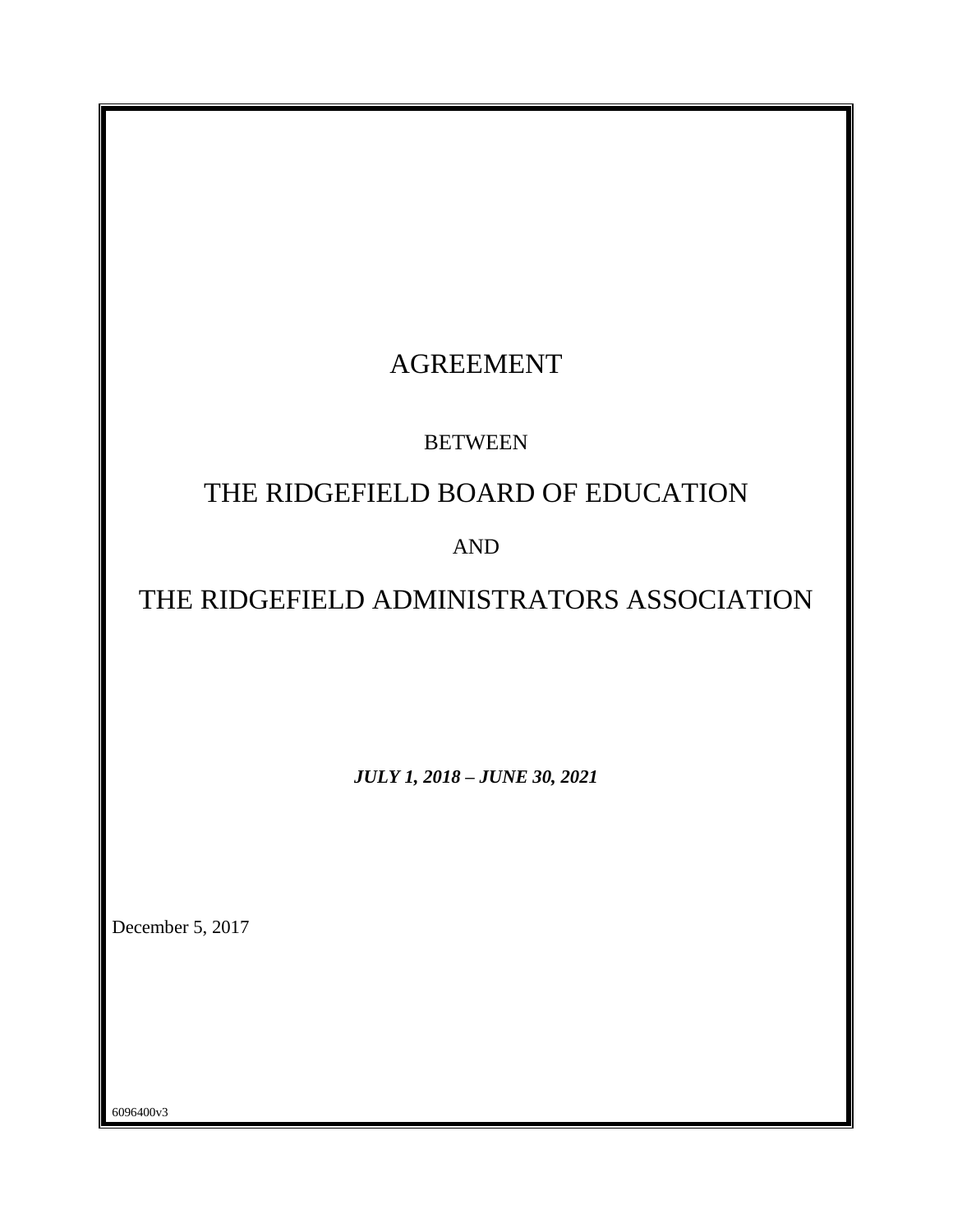# TABLE OF CONTENTS

| <b>ARTICLE IV - WORKING CONDITIONS</b>            | 3              |
|---------------------------------------------------|----------------|
|                                                   |                |
|                                                   |                |
|                                                   |                |
|                                                   |                |
| <b>ARTICLE V - GRIEVANCE PROCEDURE</b>            | 4              |
|                                                   | $\overline{4}$ |
|                                                   |                |
|                                                   |                |
|                                                   |                |
|                                                   | 6              |
|                                                   |                |
| <b>ARTICLE VII - PROTECTION OF ADMINISTRATORS</b> | 7              |
|                                                   |                |
|                                                   |                |
|                                                   |                |
| <b>ARTICLE VIII - REDUCTION IN FORCE</b>          | 8              |
|                                                   |                |
|                                                   |                |
|                                                   |                |
|                                                   |                |
|                                                   |                |
| <b>ARTICLE XI - LEAVES</b>                        | 10             |
|                                                   |                |
|                                                   |                |
|                                                   |                |
|                                                   |                |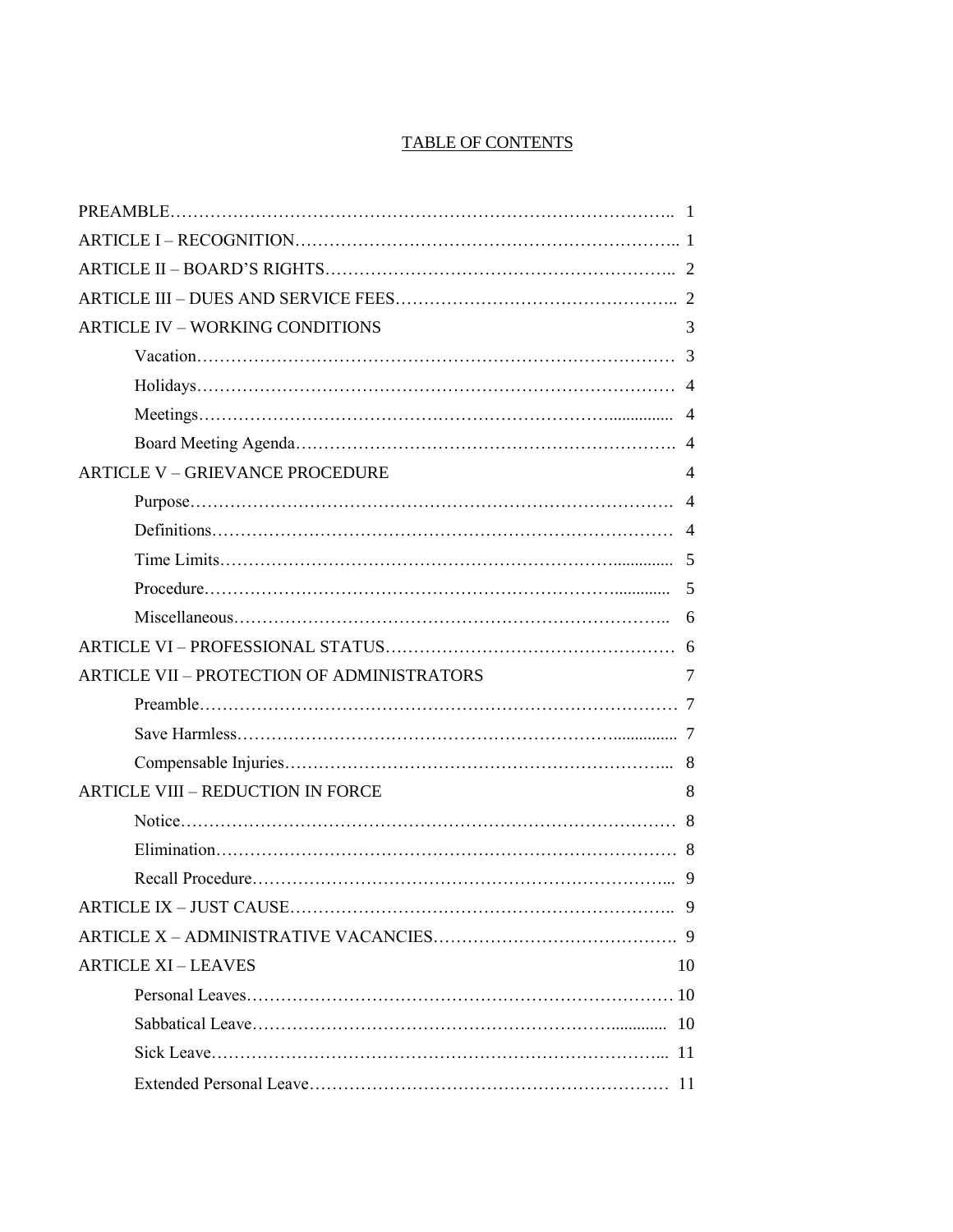| <b>ARTICLE XII - SALARY</b>  | 11 |
|------------------------------|----|
|                              |    |
|                              |    |
|                              |    |
|                              |    |
| <b>ARTICLE XV – BENEFITS</b> | 13 |
|                              |    |
|                              |    |
|                              |    |
|                              |    |
|                              |    |
|                              |    |
|                              |    |

APPENDIX A – SALARY SCHEDULES

APPENDIX B – HSA PLAN DESIGN SUMMARY APPENDIX C – DENTAL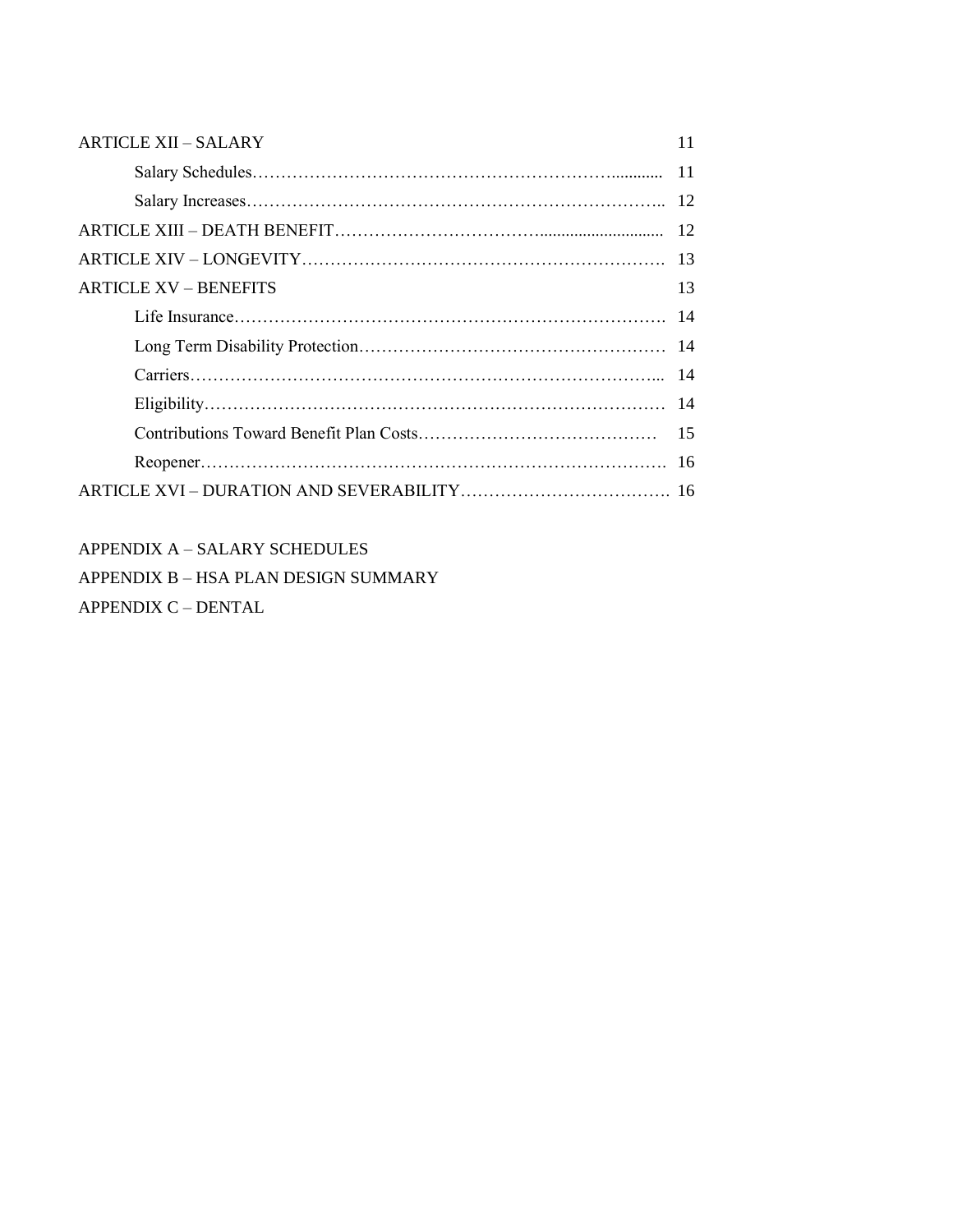#### **PREAMBLE**

This Agreement is made by and between the Ridgefield Board of Education, hereinafter referred to as the Board, and the Ridgefield Administrators Association, hereinafter referred to as the Association.

**WHEREAS:** The Board and the Association recognize that their common interest is the continuing development and successful operation of a superior educational program for the Town of Ridgefield.

**WHEREAS:** The Board and the Association are committed to maintaining effective and harmonious working relationships between both Parties to this Agreement so that the needs of public education may be fully realized.

**WHEREAS:** Both Parties to this Agreement recognize that the Association has a significant consultative role in the Board's study of policy.

**WHEREAS:** The Board recognizes the Association as the exclusive collective bargaining representative for all administrative employees covered by this Agreement as hereinafter defined.

**WHEREAS:** The Board and the Association recognize their responsibility in accordance with Section 10-153d of the Connecticut General Statutes to negotiate in good faith and seek an agreement through the negotiating and bargaining process.

**WHEREAS:** Both Parties agree that nothing shall be contained in this Agreement which shall be construed to contravene or violate any state law concerning Boards of Education.

**NOW, THEREFORE,** in consideration of the above and other mutual promises, the parties hereto agree to the following:

#### **ARTICLE I - RECOGNITION**

**Section 1.01.** For purposes of negotiating with respect to salaries, hours and other conditions of employment in accordance with Sections 10-153b through 10-153g of the Connecticut General Statutes, as amended, the Board hereby recognizes the Association as the exclusive representative of those certified professional employees of the Board who are employed in positions requiring an intermediate administrator or supervisor certificate or the equivalent thereof, including those positions listed in the Salary Schedule Appendices, but excluding the Superintendent of Schools, Assistant Superintendents, certified professional employees who act for the Board in negotiations with certified professional personnel or are directly responsible to the Board for personnel relations or budget preparation, teachers, temporary substitutes and all non-certified employees of the Board.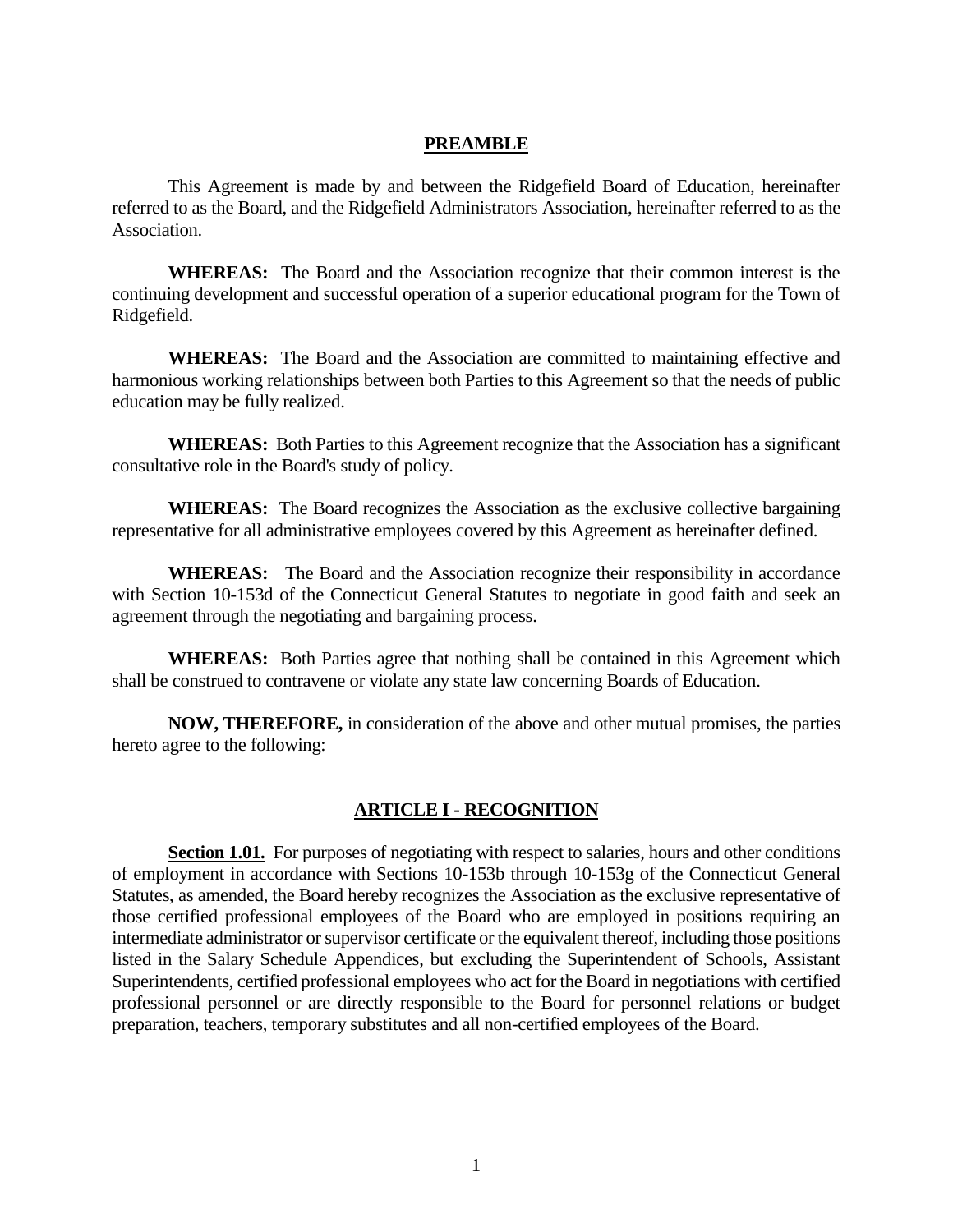**Section 1.02.** The term "Administrator(s)" as used through this Agreement is hereby defined to mean those administrative employees of the Board described in Section 1 hereof as being represented by the Association.

#### **ARTICLE II - BOARD'S RIGHTS**

**Section 2.01.** Except as expressly provided otherwise by the terms of this Agreement, the determination and administration of educational policies, the operation of the schools, and the direction of the professional staff are vested exclusively in the Board acting by itself or through the Superintendent of Schools or his or her assistants.

#### **ARTICLE III - DUES AND SERVICE FEES**

**Section 3.01.** Administrators shall, as a condition of continued employment, either join the Association and pay the regular annual dues uniformly required for maintaining Association membership or pay an annual service fee to the Association not greater than the amount of dues uniformly required of members which represent the costs of collective bargaining, contract administration, and grievance adjustment.

**Section 3.02.** The Board agrees to deduct from each regular paycheck issued to each Administrator an amount equal to the Association dues or the service fee, whichever is applicable, divided by the number of regular paychecks to be issued to each Administrator, respectively, from and including the first paycheck issued in September through and including the last paycheck issued in June. Such deductions shall commence with the first paycheck issued in September each year provided that by no later than August 1, the Association shall certify to the Board the amount of the Association dues and the amount of the service fee, respectively, and shall furnish the Board with a list of Association members on whose behalf such deductions must be made and identify which Administrator pays dues and which Administrator pays a service fee. Each month thereafter, the Association shall provide the Superintendent with a written list of changes in Association membership so that the appropriate deductions can be made. Notwithstanding any provision of this section, the Board will not make such deductions from more than two paychecks in any calendar month.

**Section 3.03.** Administrators whose employment commences after the start of the contract year shall pay a pro-rated amount of the Association dues or the service fee, whichever is applicable, equal to the percentage of the remaining contract year. Payroll deductions for said Administrators shall be made in the same manner as set forth in Section 2 above.

**Section 3.04.** Following each pay period for which the aforesaid deductions are made, the Board will forward to the Association a check in the amount of money deducted from Administrators' paychecks during that pay period in accordance with Section 2 and Section 3 above, together with a list of Administrators from whose paychecks such deductions were made.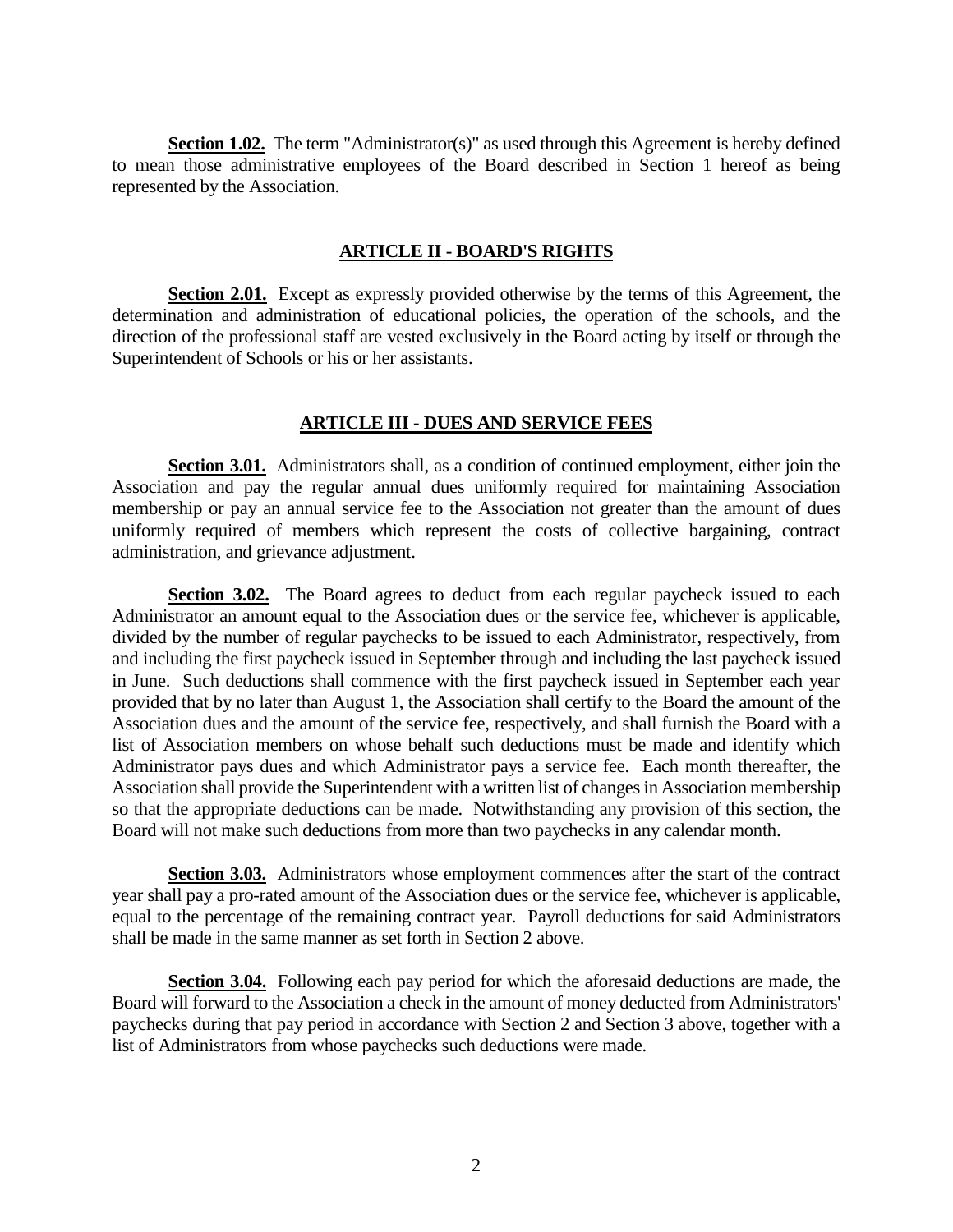**Section 3.05.** The Association agrees to defend, indemnify and hold the Board harmless against any and all expenses, liability, suits or claims which arise under this Article and/or from the Board's action in compliance with the provisions of this Article, including but not limited to any or all expenses involved in the termination of an Administrator pursuant to this Article.

### **ARTICLE IV - WORKING CONDITIONS**

#### **Section 4.01.**

In the event the Board changes the normal work year for any Administrator or group of Administrators, representatives of the Board will meet with representatives of the Association within a reasonable time relative to such change to bargain over whether salaries, holidays and/or vacations should be changed as a result, and, if so, to what extent.

#### **Section 4.02 - Vacation.**

(a) Administrators who work twelve (12) months will receive five (5) weeks' vacation (25 days) each normal work year.

(b) Administrators appointed for the first time to a twelve month position will receive prorated vacation time for the remainder of their first normal work year, but no more than five (5) days vacation time may be taken by such Administrators until they have served in the position for four (4) consecutive calendar months. The rate of pro-ration for vacation accrual shall be 2.083 days per month.

(c) Except by mutual agreement, no more than twenty (20) of these vacation days shall be taken during the summer. Vacation days must be approved by the Superintendent in advance.

(d) Administrators may carry over not more than five (5) vacation days from one fiscal year to another subject to the approval of the Superintendent of Schools which approval shall not be unreasonably withheld. Such vacation days can be accumulated to a maximum of twenty five days.

(e) In the event of retirement or resignation by an administrator, or, in the event of an administrator's death, banked vacation days accumulated as of the previous July 1<sup>st</sup> shall be paid. In the event termination of employment is the result of a voluntary resignation by an administrator and the administrator fails to provide written notice of resignation thirty (30) calendar days in advance, the administrator shall not be entitled to the vacation payment of this paragraph.

(f) If an Administrator is specifically directed by the Superintendent to delay or return to work during a scheduled vacation, then such Administrator shall be given another day off, at the Administrator's option, at a time mutually agreeable to the Board and the Administrator, for each such vacation day so worked, unless the work which the Superintendent directs the Administrator to perform is work normally expected to be performed by that Administrator during the vacation period as part of his or her regular duties.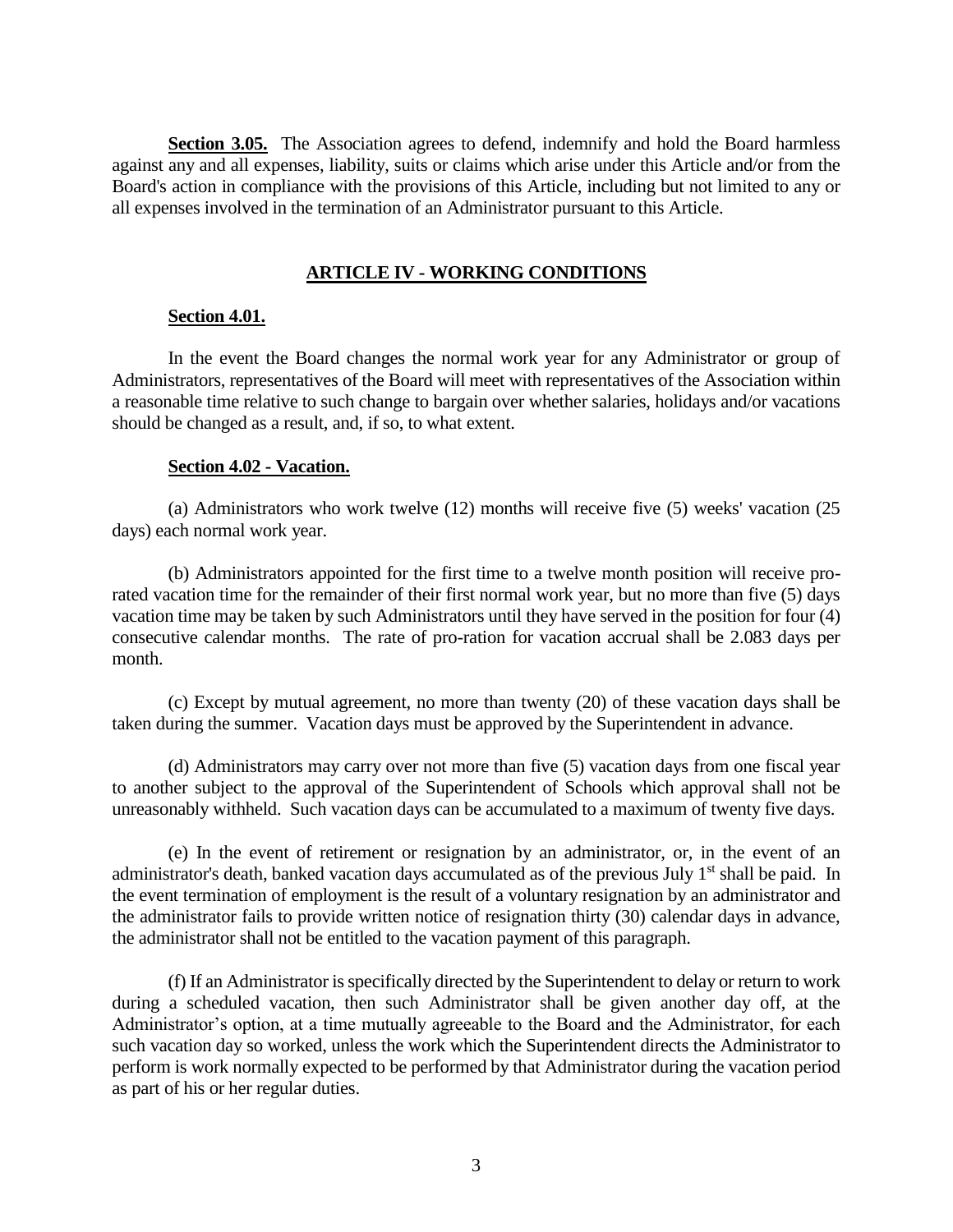#### **Section 4.03 - Holidays.**

The following days are recognized as holidays provided school is not in session and inservice training sessions for all certified staff are not scheduled:

| New Year's Day                | Martin Luther King Day |
|-------------------------------|------------------------|
| President's Day               | Good Friday            |
| <b>Memorial Day</b>           | July 4                 |
| Labor Day                     | Rosh Hashanah          |
| Yom Kippur                    | Columbus Day           |
| <b>Veterans</b> Day           | Thanksgiving Day       |
| Day after Thanksgiving Day    | Christmas Eve Day      |
| Christmas Day                 | Day after Christmas    |
| 1/2 Day on New Year's Eve Day |                        |

If school is in session or administrators are otherwise required to report on a listed holiday other than Rosh Hashanah or Yom Kippur, a compensatory holiday shall be designated by mutual agreement of the Board or its designee and the Association. Any other school holiday not listed in this Section and not designated as a compensatory holiday shall be a regular work day for administrators.

**Section 4.04 - Meetings.** Except in emergency situations, general administrative meetings will not be held on the last work day before a holiday or school vacation.

**Section 4.05 - Board Meeting Agenda.** Every effort will be made to schedule items involving Administrators early on the agenda at Board meetings.

## **ARTICLE V - GRIEVANCE PROCEDURE**

**Section 5.01 - Purpose.** The purpose of this procedure is to secure, at the lowest possible administrative level, equitable solutions to problems which may arise affecting the welfare or working conditions of Administrators. Both parties agree that all proceedings shall be kept confidential.

## **Section 5.02 - Definitions.**

(a) "Grievance" shall mean a written complaint by an Administrator or a group of Administrators that there has been as to the Administrator or group a violation, misinterpretation or misapplication of an explicit provision of this Agreement, or a claim of failure to follow established procedures of the school district's evaluation and support programs.

- (b) "Grievant" shall mean the Administrator or Administrators filing a Grievance.
- (c) "Days" shall mean calendar days.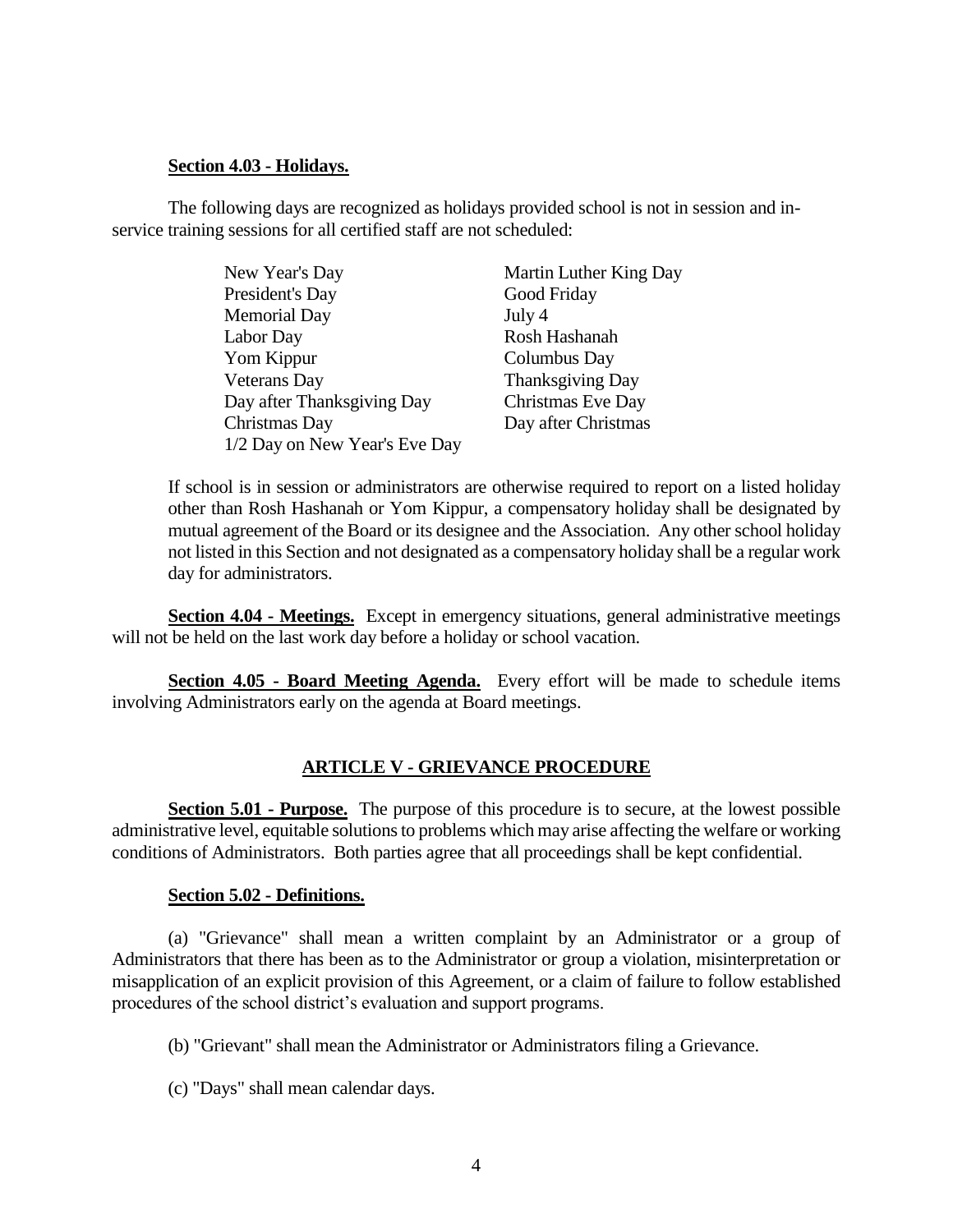#### **Section 5.03 - Time Limits.**

(a) Since it is important that Grievances be processed as rapidly as possible, the number of days indicated at each step shall be considered as a maximum. The time limits specified may, however, be extended by written agreement of the Board or the Superintendent and the Grievant.

(b) If the Grievant fails at any level to appeal to the next level within the specified time limits, the Grievance shall be deemed waived. Failure of the Board at any level to comply with the time limits regarding responding to a Grievance shall permit the Grievant to appeal the Grievance to the next level.

## **Section 5.04 - Procedure.**

## (a) Level One - Superintendent of Schools

(i) The Grievant shall file his or her written Grievance with the Association for referral to the Superintendent of Schools. The Grievance shall be filed with the Superintendent within twentyone (21) days of the event giving rise to the Grievance.

(ii) The Superintendent shall, within fourteen (14) days after receipt of the referral, meet with the Grievant and with representatives of the Association for the purpose of resolving the Grievance.

(iii) The Superintendent shall, within seven (7) days after the meeting, render his or her decision and the reasons therefore in writing to the Grievant with copies to the Association and to the Board.

#### (b) Level Two - Board of Education

(i) If the Grievant is not satisfied with the disposition of his or her Grievance at Level One and if he or she elects to file the Grievance through the Association for appeal to the Board, he or she must do so within seven (7) days of the receipt of the decision.

(ii) The Board shall, within fourteen (14) days after receipt of the appeal, meet with the Grievant and with representatives of the Association for the purpose of resolving the Grievance.

(iii) The Board shall, within seven (7) days after such meeting, render its decision and the reasons therefore, in writing to the Grievant, with copies to the Association and Superintendent.

## (c) Level Three - Arbitration

(i) If the Association is not satisfied with the disposition of the Grievance at Level Two, and the Grievant wants to proceed further, the Association on his or her behalf shall, within seven (7) days after the Board's response, submit the Grievance to Arbitration by so notifying the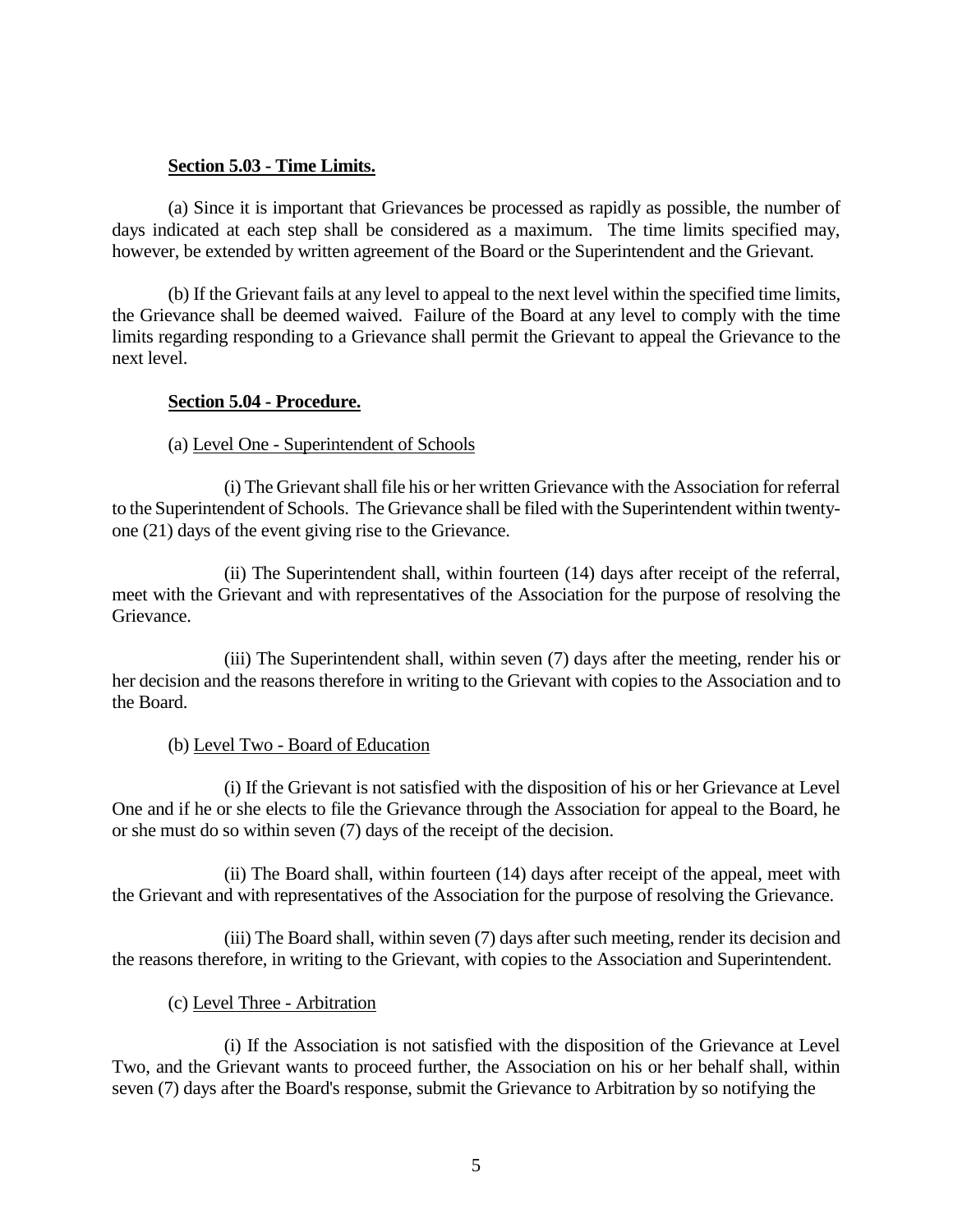Superintendent in writing and mailing a request for arbitration, by certified mail, return receipt requested, to the American Arbitration Association.

(ii) The Arbitrator shall be selected in accordance with the Voluntary Labor Arbitration rules of the American Arbitration Association, which shall also govern the arbitration proceeding.

(iii) The Arbitrator shall hold such hearings as shall be required. The Arbitrator shall be without power or authority to alter, amend, delete or disregard provisions of this Agreement, and shall be without power or authority to make any decision which requires the commission of an act prohibited by law or which is violative of the provisions of this Agreement.

(iv) The Arbitrator shall render an award in writing setting forth findings of fact, reasoning, and conclusions on the issue submitted. The decision of the Arbitrator shall be final and binding provided nothing herein shall prevent either the Board or the Association from attempting to modify, vacate, or enforce such decision in court.

(v) The costs for the services of the Arbitrator shall be borne equally by the Board and the Association.

#### **Section 5.05 - Miscellaneous.**

- (a) All documents, communications, and records dealing with the processing of a Grievance shall be filed separately from the personnel files of the participants. A grievance filed at any level this procedure must be in writing and must contain the following information:
	- (1) The name(s) of the grievant(s);
	- (2) A statement of the nature of the grievance;

(3) A statement of the provision(s) of the Agreement and the specific contractual language therein allegedly violated, misinterpreted or misapplied.

- (4) Remedy requested.
- (b) The Board and the Association, may if they so desire, independently or collectively call upon the professional services of consultant(s) for assistance at any stage of the procedure.

## **ARTICLE VI - PROFESSIONAL STATUS**

**Section 6.01.** It is recognized that the Association is composed of members of the administration charged with implementing Board policies, in accordance with the administrative regulations, at the school or department level and that, as members of the profession, they have the interest of professionals in their work. It is further recognized that the Association shall have the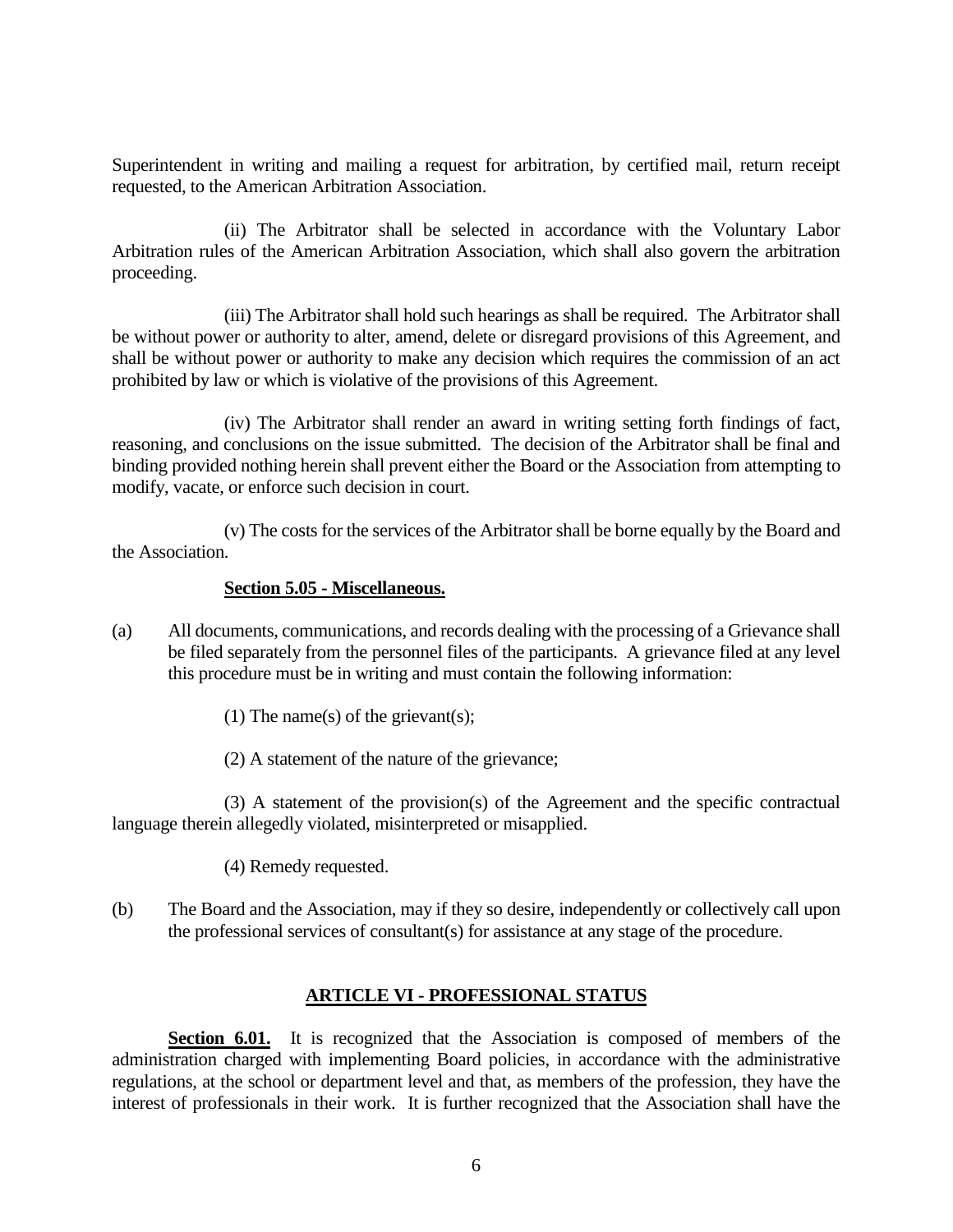opportunity to make constructive contributions to the development of Board policies for the Ridgefield school system and to the Board's preparation for collective bargaining with employee groups subject to supervision by Association members.

**Section 6.02.** It shall be the policy to consult the principal before the assignment or withdrawal of personnel from his/her particular school. The Superintendent shall consider the recommendations of the principals, but in all cases the final decision rests with the Superintendent.

**Section 6.03.** The Association recognizes the professional obligation of its members and hereby agrees that each member shall provide to the Board a written notice of his/her intent to resign thirty (30) days prior to the fact.

## **ARTICLE VII - PROTECTION OF ADMINISTRATORS**

**Section 7.01 - Preamble.** While the Board recognizes that it is obligated to investigate any and all complaints from pupils, parents and/or taxpayers or teachers, whether serious or frivolous, in regard to the professional conduct of Administrators, the Board also recognizes its obligation to protect the Administrators from harassment, embarrassment or public exposure.

**Section 7.02.** The Superintendent shall notify the Administrator by telephone, or in person, and in writing as soon as practicable after receiving a complaint relative to the Administrator's professional conduct which the Superintendent intends to investigate. As part of the investigation, and as soon as practicable after receipt of such a complaint, the Superintendent shall identify the complainant(s) to the Administrator(s) against whom the complaint is made and, if the complaint is in writing, shall give the Administrator(s) a copy upon request.

**Section 7.03 - Save Harmless.** The Board of Education agrees to protect and save harmless any Administrator from all financial loss and expense including legal fees and costs, if any, arising out of any civil or criminal proceedings brought against the member in the discharge of his/her duties. In the event an Administrator has a judgment entered against him/her in criminal proceedings, the Board shall be reimbursed by such administrator for expenses it incurred in providing such defense.

If criminal proceedings are brought against an administrator alleging an assault while acting in the scope of his/her employment, such administrator may request the Board to furnish legal counsel (other than the Board attorney) to defend him/her in such proceedings. If the Board does not provide such counsel, and the administrator prevails (including a nolle or dismissal) in the proceedings, then the Board shall reimburse the administrator a reasonable attorney's fee in defending the proceeding. The Board shall have no obligation under this paragraph if the administrator is found guilty.

In the event an administrator has a judgment entered against him/her in civil proceedings by reason of alleged malicious, wanton or willful act or ultra vires act, of the administrator, the Board shall be reimbursed by such administrator for expenses incurred.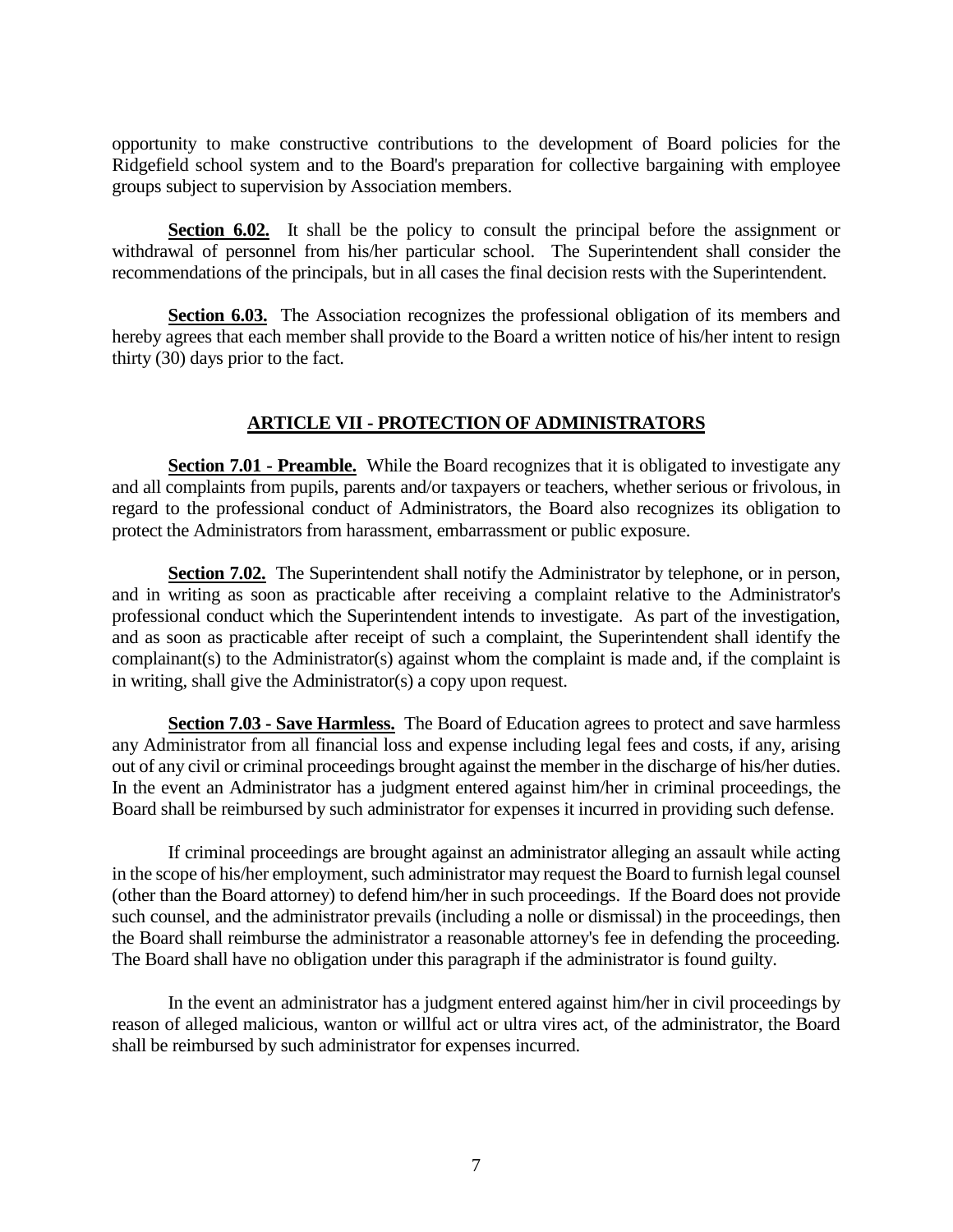In addition, the Administrator will not lose regular pay or suffer a reduction of accumulated sick and personal leave for those days on which he or she is required to be absent from work to appear in Court or to consult with his or her attorney as reasonably necessary to prepare for an appearance in Court in connection with those matters for which the Board is required to protect and save the Administrator harmless.

**Section 7.04 - Compensable Injuries.** Whenever an Administrator suffers an injury which arises out of and during the course of his or her employment and thereby qualifies for and receives compensation under the Workers' Compensation Act, the Board will make the Administrator whole for the difference between the Workers' Compensation payments and the Administrator's regular per diem pay (as of his or her last day worked) for each day of absence from work caused by such injury for a period not to exceed one (1) calendar year or until long-term disability insurance payments begin, whichever sooner occurs, provided that in no event will the Board be required to apply this provision in a way which would provide the Administrator with more money per day than he or she received as pay after taxes prior to the absence. Application of this provision will not result in reduction of the Administrator's sick leave accumulated but not used as of his or her last day worked.

# **ARTICLE VIII - REDUCTION IN FORCE**

**Section 8.01.** In the event the Board eliminates a position occupied by an Administrator and there is no position available for which the Administrator is qualified in the bargaining unit represented by the Association, the Board will offer that Administrator an available teaching position for which he/she is certified and qualified as reasonably determined by the Superintendent in accordance with the collective bargaining agreement of the teachers' unit.

**Section 8.02.** The salary of any Administrator assigned to a subordinate administrative position or a teacher position shall be "red circled" (frozen) at the amount the displaced Administrator was receiving at the time of displacement until the salary for the new position is equal to or greater than his/her "red circled" (frozen) salary. In the case of "red circling" the salary of an Administrator reassigned to a teaching position, such difference in pay shall constitute a separation allowance from administrative employment. Such "red circled" (frozen) salary shall remain in effect for one (1) school year, during which period the Superintendent may assign additional days of certified work to the displaced administrator up to his/her previous work year before displacement; thereafter, the displaced administrator's salary shall be paid in accordance with the collective bargaining agreement of the teacher's unit.

**Section 8.03 - Notice.** Normally, an administrator will be given thirty (30) days notice of the elimination of his/her position. However, if the Board's budget is adopted after June 1, such notice will be provided as soon thereafter as reasonably possible.

**Section 8.04 - Elimination.** If the Board eliminates an administrative position for which there is more than one administrator employed in that job title, qualification shall be the determining factor for making the selection for which administrator shall be displaced; provided that, if the displaced administrator's qualifications pursuant to Section 8.07 are substantially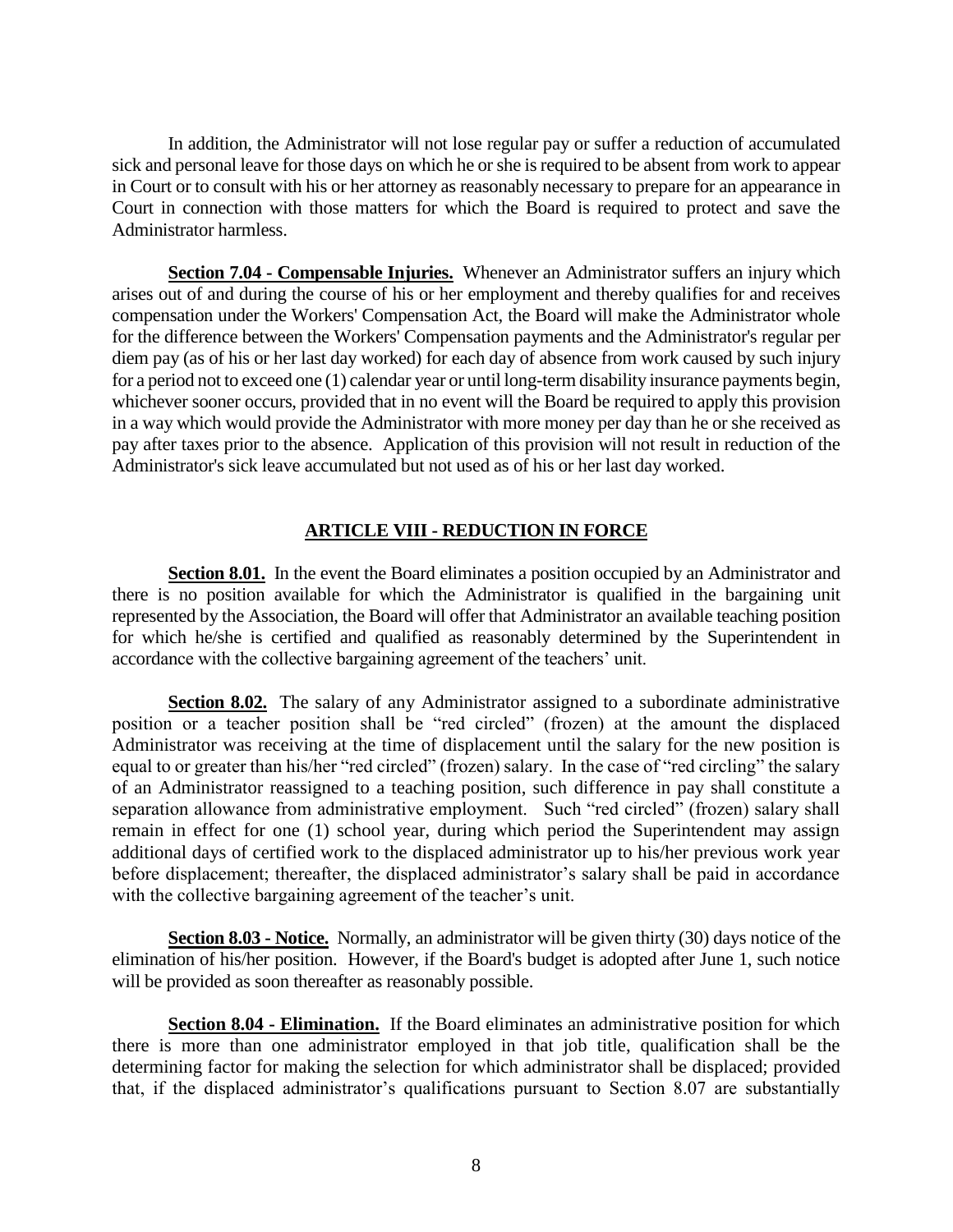comparable to those of any less senior administrator in the position being reduced, then the total years of service as an administrator in the Ridgefield School System shall control. Total years of service as an administrator in the Ridgefield School System shall include authorized paid leave and unpaid leaves of absence for childrearing purposes, not to exceed one (1) year.

**Section 8.05 - Recall Procedure.** The name of any administrator whose contract of employment has been terminated due to elimination of position shall be placed on a re-appointment list and shall remain on such list for a period of two (2) years from the date of termination provided such administrator does not refuse an appointment to an administrative position and provided further, such administrator applies, in writing, by certified mail, for the retention of his/her name on said list, on or before June 1 of each year subsequent to his/her termination.

**Section 8.06.** Any administrator whose name is on the re-appointment list shall receive a written offer of re-appointment to a new or vacant administrative position for which he/she is certified and qualified. Such offer shall be by sending a written offer of recall to the individual's last address as on file in the Central Office. The administrator shall either accept or reject the appointment in writing within fifteen (15) days from the mailing of such offer of re-appointment.

**Section 8.07.** The determination of whether an administrator is qualified shall be made by the Superintendent of Schools and shall be based upon the managerial needs of the school system for the position and the abilities of the individual administrator. Such abilities shall be determined by the following criteria: academic degree status and certification; skill and ability as determined through written evaluations pursuant to the school system's evaluation program; special training, including academic preparation; and administrative experiences in any school system. These criteria will be given equal consideration.

## **ARTICLE IX - JUST CAUSE**

**Section 9.01.** No Administrator shall be disciplined, i.e. reprimanded in writing, reduced in rank or compensation, or suspended without pay without reasonable and just cause.

**Section 9.02.** Termination or non-renewal of an Administrator's contract of employment shall not be subject to this Article or the Grievance and Arbitration Procedure set forth in this Agreement.

## **ARTICLE X - ADMINISTRATIVE VACANCIES**

**Section 10.01.** All Administrative vacancies shall be posted in each school within five (5) working days of their becoming open. They will remain posted for a minimum period of five (5) working days.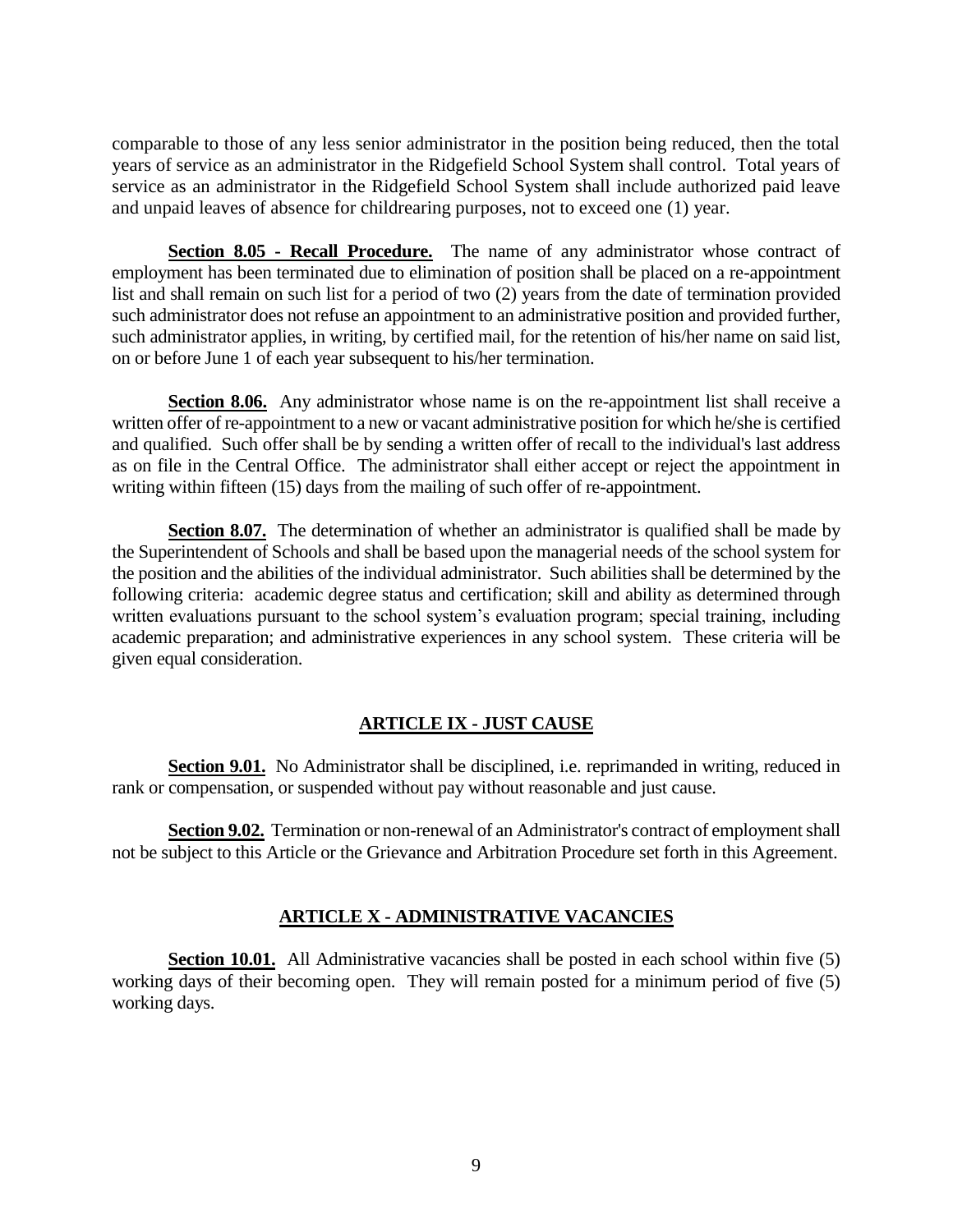### **ARTICLE XI - LEAVES**

**Section 11.01 - Personal Leaves.** Administrators may be absent from work without loss of pay, for the following reasons:

(a) Death in the Administrator's immediate family, legal obligations of the Administrator, or other compelling reasons which require the Administrator's absence from work, provided the Superintendent is so notified and approves such leave, whose approval shall not be unreasonably withheld.

(b) Attendance by the Administrator at professional meetings or visitations to other schools, with the prior approval of the Superintendent.

**Section 11.02 - Sabbatical Leave.** The Superintendent shall review and submit to the Board with his or her recommendations requests by Administrators to undertake educational study or travel, research, or independent work subject to the following conditions:

(a) No more than one Administrator shall be absent on sabbatical leave at any one time.

(b) Requests for sabbatical leave must be received by the Superintendent in writing in such form as may be required no later than January 1 of the year preceding the school year in which the sabbatical leave is requested. It is understood that the deadline of January 1 shall be waived at the discretion of the Superintendent when fellowships, grants, or scholarships awarded in the year make such a deadline unreasonable.

(c) Any Administrator may apply for a sabbatical leave. Granting or denying such leaves is solely at the discretion of the Board.

(d) A sabbatical leave shall be for a full academic year or for one semester and the Administrator shall be paid one-half salary for the period of the leave.

(e) The Administrator, as a condition of the acceptance of the sabbatical leave, shall agree to return to employment in the system for one (1) full year. In the event the Administrator shall not so return, the Administrator shall reimburse the Board fully for all sabbatical payments, unless such return shall have been precluded by death or disability.

(f) The Administrator returning from sabbatical leave shall be placed on the appropriate step of the salary schedule as through he or she had been in active service in the system for the period of the sabbatical leave. The sabbatical leave shall not affect the continuity of service.

(g) Insurance coverage, retirement deductions, and vacations shall continue as though the Administrator on leave were in active service.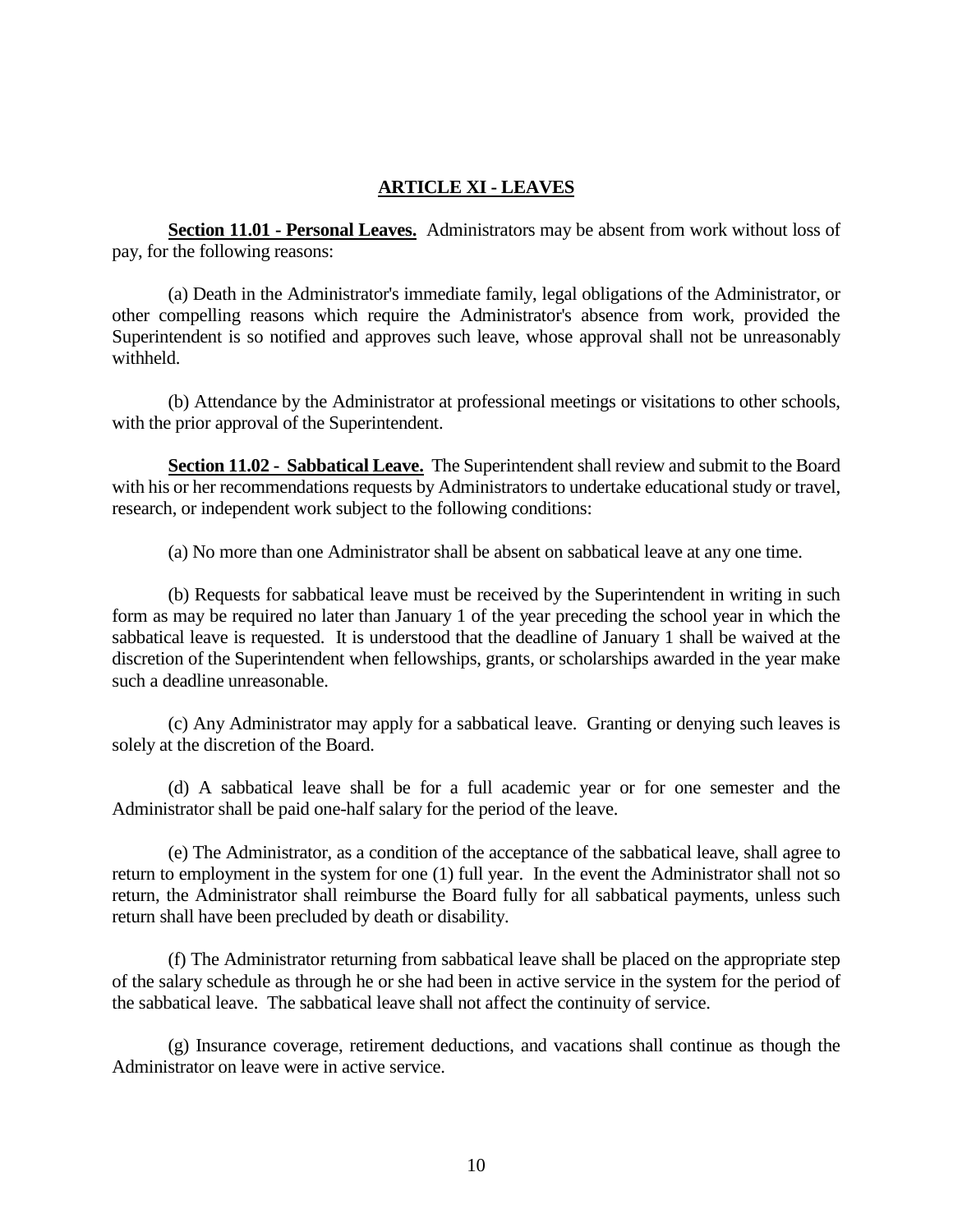(h) Administrators will be eligible to apply for professional enrichment leaves for a period of nor more than sixty (60) days. Granting or denying such leaves is solely at the discretion of the Board. Administrators granted such leaves will continue to be paid at their regular salary rates during such leaves.

#### **Section 11.03 - Sick Leave.**

(a) Each Administrator shall be granted fifteen (15) sick leave days per year cumulative to one hundred eighty (180) days. An Administrator may request additional sick leave from the Superintendent who will consider the request and forward his or her recommendations to the Board for its decision. An annual report of the number of accumulated sick days shall be made to each Administrator.

(b) Each Administrator may use up to five (5) annual sick days to care for an ill family member. "Family member" is defined as one for whom the administrator is the primary caregiver and who is the administrator's parent, spouse or child or who is domiciled with the administrator.

**Section 11.04 - Extended Personal Leave.** The Board will consider a request by an Administrator who has served at least three (3) full years of active service as an Administrator in this system to take unpaid personal leave up to a limit of one (1) year for study, travel, or the alleviation of personal or family hardships. The Board will continue to provide group insurance benefits at no cost to the Administrator during such leaves which do not extend beyond sixty (60) days. Administrators on such leaves which extend beyond sixty (60) days will be permitted to continue their group insurance coverage, provided they pay the full premium as required. Upon return from the leave, the Board will resume paying for said group insurance coverage. In the event the administrator allows coverage to lapse, re-enrollment is contingent upon insurance carrier eligibility requirements. Such leaves shall not constitute a break in service, but any Administrator on leave for more than one half of his or her normal work year will not move up a step on the applicable salary schedule in the fiscal year following the leave year.

# **ARTICLE XII - SALARY**

## **Section 12.01 - Salary Schedules.**

(a) Salaries set forth in Appendix A for all Administrators except Middle School Assistant Principals employed prior to July 1, 2015 are annual salaries, payable for a regular work year of twelve (12) months. Salaries shall be pro-rated at the per diem rate of 1/261 of the Administrator's annual salary.

(b) Salaries set forth in Appendix A for Middle School Assistant Principals employed prior to July 1, 2015 are annual salaries, payable for a regular work year of 200 regular work days in a fiscal year as scheduled by the Middle School Principal. Pay for work as scheduled on additional days in a fiscal year will be at the rate of 1/200 of the Administrator's annual salary, except that, each year, up to 5 additional days for the Administrators' In-service Program shall be paid at the per diem rate of \$325.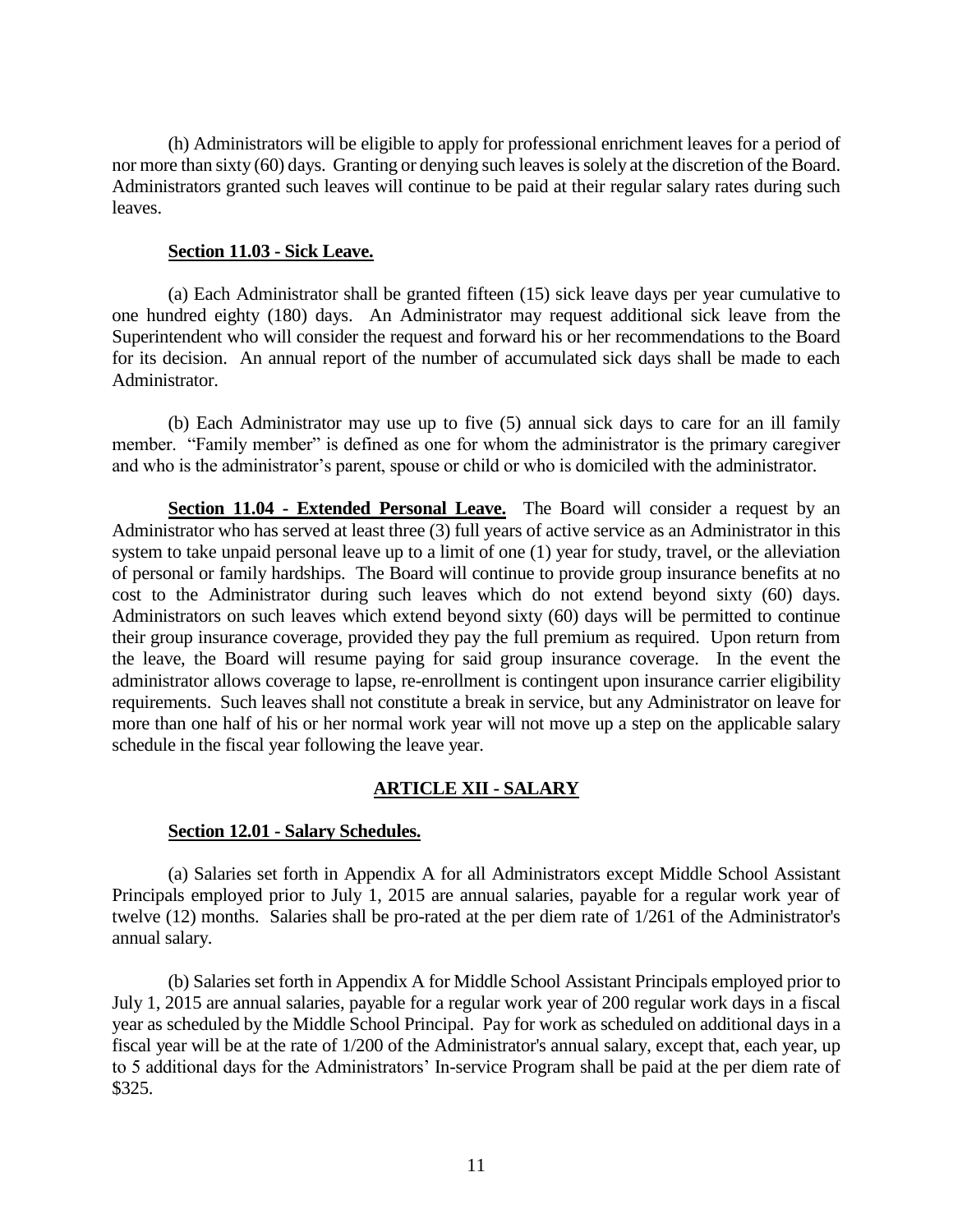(c) Middle School Assistant Principals employed prior to July 1, 2015 may opt in to 12 month position at the same salary track applicable to Middle School Assistant Principals hired after July 1, 2015 upon notice to Director of Personnel and Superintendent by January 1<sup>st</sup> preceding the beginning of a new contract year. Such election shall be permanent, and such Middle School Assistant Principals may not return to a position with a work year of 200 days.

**Section 12.02.** Administrators having earned a doctoral degree will receive an additional annual payment of \$2,000.

**Section 12.03.** In determining the starting salary for an individual newly assigned to a position as an Administrator, the Superintendent will take into account the individual's administrative experience and training.

**Section 12.04.** The performance of each Administrator will be evaluated annually according to an evaluation program established by the Superintendent under the provisions of the Connecticut General Statutes and guidelines promulgated by the State Board of Education pursuant thereto. This provision shall be subject to the grievance procedure only as to procedural claims as stated therein.

**Section 12.05 - Salary Increases.** For step advancement and any other salary increase, an administrator must have at least satisfactory performance, provided that no general wage increase or step increment shall be withheld unless the administrator has been given prior notice of such deficiency and a reasonable opportunity to remedy the deficiency and the administrator has failed to remedy the deficiency within a reasonable time thereafter.

**Section 12.06.** Salary payments to Administrators shall be made in equal installments by direct deposit and electronic pay information every two (2) weeks.

## **ARTICLE XIII - DEATH BENEFIT**

**Section 13.01.** In the event an Administrator dies, the Board will continue to pay the Administrator's salary to his or her estate for a period of thirty (30) calendar days immediately following the date of death.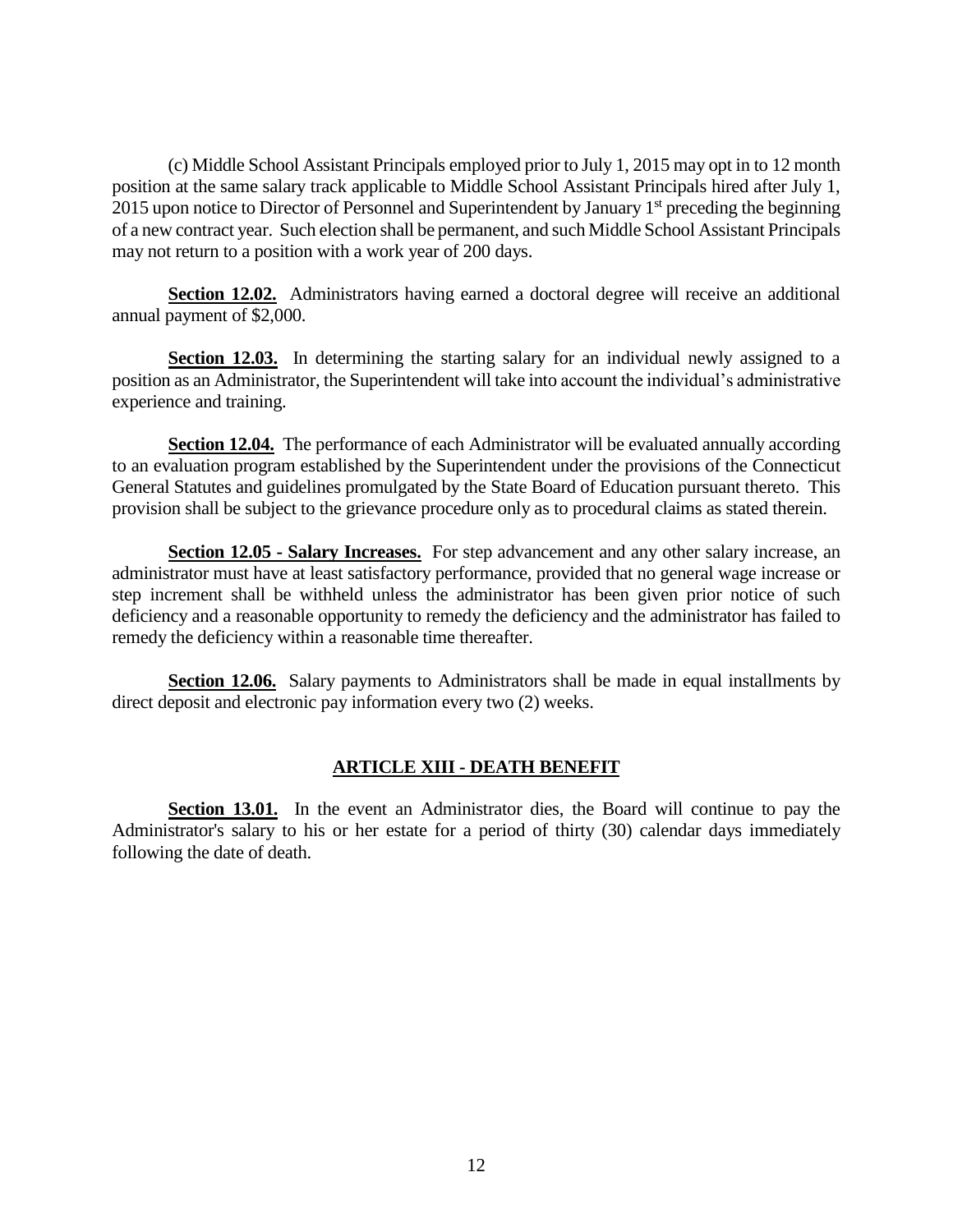#### **ARTICLE XIV – LONGEVITY**

**Section 14.01.** Administrators who have completed the following years of service as a certified employee of the Board of Education will have their annual salaries increased by the following amounts, respectively, commencing with their respective anniversary dates of employment:

| <b>Completed Years of Service</b> | Amount  |
|-----------------------------------|---------|
| 10 Years                          | \$550   |
| 15 Years                          | \$925   |
| 20 Years                          | \$1,175 |

The amounts shown above shall be non-cumulative, but each amount, once earned, shall be included annually as part of the Administrator's salary until the next higher amount is earned. In the event an Administrator's qualifying anniversary date of employment falls after the beginning of his or her normal work year, the longevity payment will be pro-rated for that first normal work year in which the new longevity payment is made.

#### **ARTICLE XV - BENEFITS**

**Section 15.01.** The Board will make group medical coverage available to eligible Administrators and their eligible dependents to the extent set forth in Appendix B attached hereto. Such group medical coverage shall be provided through a High Deductible Health Plan. The HDHP annual deductibles of \$2,500 individual/\$5,000 2 person and family. The plan shall include pharmacy copayments after the deductible is met of \$10 generic, \$25 brand name and \$40 nonformulary for a 30-day supply, and such prescription copays are limited to an additional \$1,000/\$2,000 maximum after the deductible is met. For mail order, the copayment after plan deductible shall be twice the retail copay for a 90-day supply.

The Board shall fund such deductibles as follows:

| 2018-2019 | \$1,250 toward single plan deductible/\$2,500 toward two party $\&$ family |
|-----------|----------------------------------------------------------------------------|
| 2019-2020 | \$1,250 toward single plan deductible/\$2,500 toward two party $\&$ family |
| 2020-2021 | \$1,250 toward single plan deductible/\$2,500 toward two party $\&$ family |

Upon retirement, any Administrator employed before July 1, 2012 having completed twenty (20) full years of service in Ridgefield as of July 1, 2018 and having attained the age of sixty (60) and/or having satisfied the eligibility requirements for retirement benefits as defined by the Teachers' Retirement System as set forth in the Connecticut General Statutes (referred to herein as "Retiree") shall receive until death the group medical insurance coverage provided then currently employed members of the bargaining unit represented by the Association and on the same terms and conditions as applicable to those currently employed. Such Retiree shall pay 35% of the total insurance premium less the subsidy paid to the Board by the State of Connecticut. Any such Retiree and/or spouse who becomes eligible for Medicare must elect Medicare Parts A and B. Any such Retiree and/or spouse who elects to join the State of Connecticut Medicare Supplement Plan shall have 100% of the cost for such plan paid by the Board. Any such Retiree and/or spouse who elects to remain in the Board's plan with Medicare as primary shall be required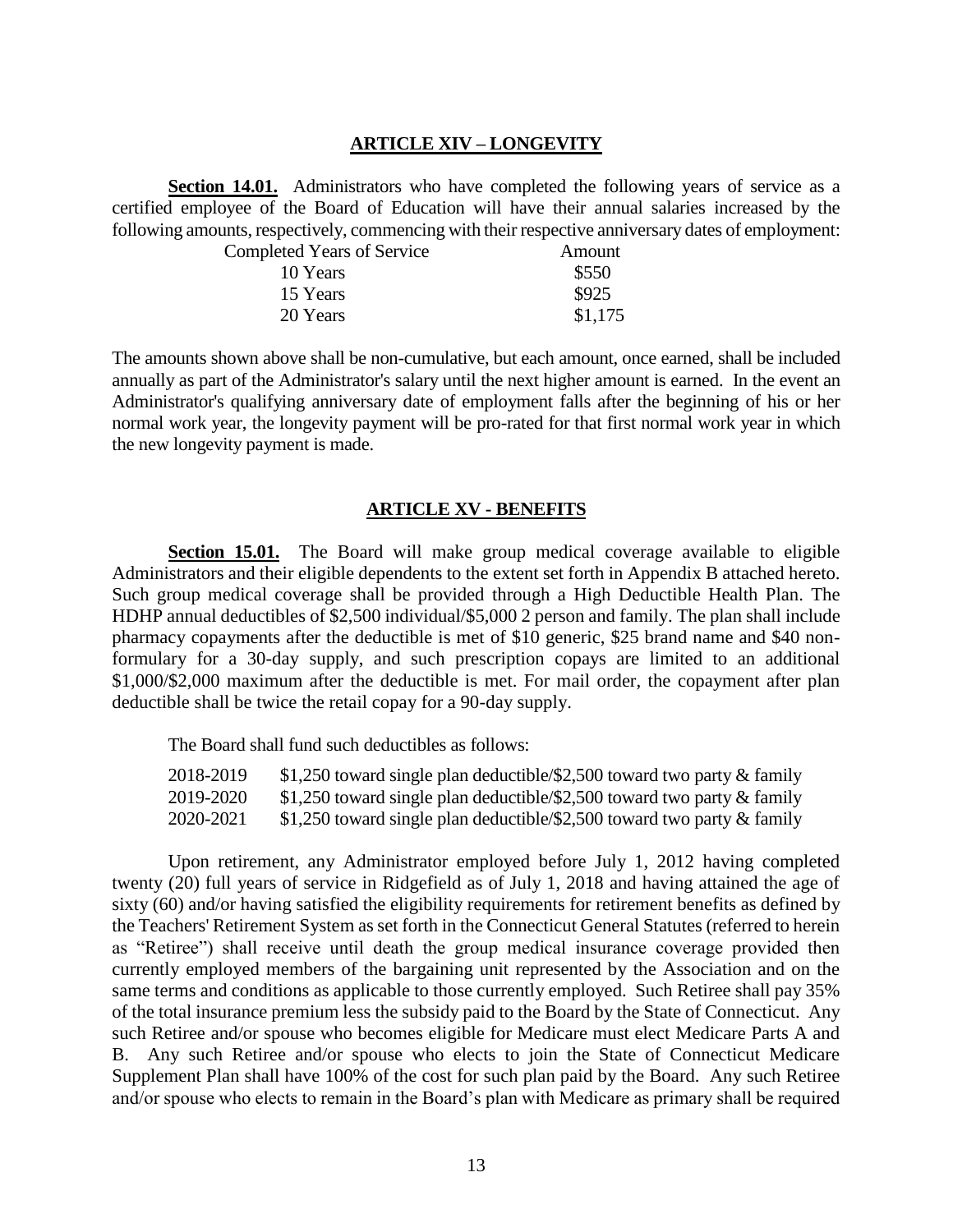to pay to the Board any premium cost the Board incurs beyond the cost of the State of Connecticut Medicare Supplement Plan. The State subsidy paid to the Board shall be applied to the cost difference and any remaining cost shall be paid directly to the Board by the Retiree and/or spouse.

Upon retirement, any Administrator employed before July 1, 2012 having completed twenty (20) full years of service in Ridgefield (but not as of July 1, 2018), and having attained the age of sixty (60) and/or having satisfied the eligibility requirements for retirement benefits as defined by the Teachers' Retirement System as set forth in the Connecticut General Statutes (referred to herein as "Retiree") shall receive the group medical coverage provided then currently employed members of the bargaining unit represented by the Association and on the same terms and conditions as applicable to those currently employed, until they are eligible for Medicare, at which time they shall participate in Medicare and the TRB supplemental plan, subject to the following terms. Administrators eligible for this benefit shall pay 50% of the total cost less the subsidy paid to the Board by the State of Connecticut. Any Retiree and/or spouse who elects to join the State of Connecticut Medicare Supplement Plan (aka TRB) shall have 100% of the cost for such plan paid by the Board. Any Retiree and/or spouse who elects to remain in the Board's plan with Medicare as primary shall be required to pay to the Board any premium cost the Board incurs beyond the cost of the State of Connecticut Medicare Supplement Plan. The State subsidy paid to the Board shall be applied to the cost difference and any remaining cost shall be paid directly to the Board by the Retiree and/or spouse.

**Section 15.02.** The Board will provide to each eligible Administrator and his/her eligible dependents, group dental coverage for preventive, restorative, and major restorative expenses as described in Appendix C attached hereto.

**Section 15.03 - Life Insurance.** The Board will provide to each Administrator, at no cost to him or her, life insurance coverage, together with death and dismemberment coverage, in the amount of \$300,000.An Administrator who, upon retirement from the Ridgefield Public Schools, has completed twenty (20) or more years of service in Ridgefield shall receive \$50,000 term life insurance which shall remain in force until the Administrator reaches age 70. Administrators hired by the Ridgefield Public Schools on or after July 1, 2018 shall not be eligible for this benefit.

**Section 15.04 - Long Term Disability Protection.** The Board will provide, to Administrators, group disability income insurance in the amount of two-thirds (2/3) of salary, to a maximum of \$7,000 per month, payable to age sixty-five (65) in case of disability resulting from accident or illness. There will be an elimination period of one hundred eighty (180) days.

**Section 15.05 - Carriers.** The Board may change carriers, or self-insure, either its entire plan, or part of it, at any time, provided the benefits and coverages referred to in this Article, when taken as a whole, are **s**ubstantially equivalent to the plan referenced in this Article. The network of any successor carrier (or administrator) shall contain at least ninety percent (90%) of the physicians utilized in the network of the prior carrier (or administrator) within the prior year.

**Section 15.06 - Eligibility.** Eligibility for benefits described in this Article shall be determined exclusively in accordance with the provisions of the respective insurance policies acquired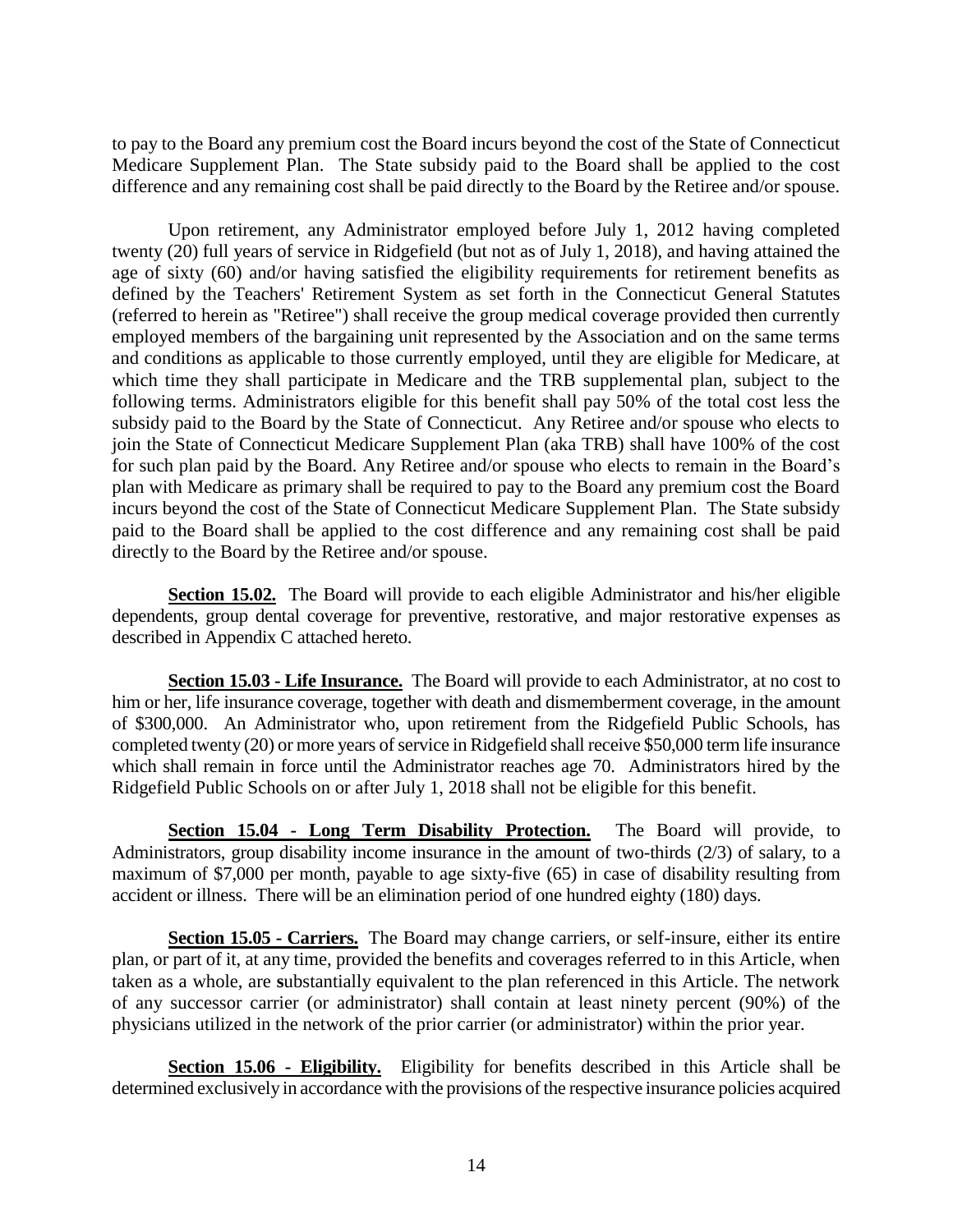by the Board to provide said benefits, and any dispute relating to eligibility for, or the amount of benefits in, any individual case shall be processed by the Administrator directly with the respective insurance carrier and shall not be subject to the Grievance and Arbitration procedures contained in this Agreement. Nothing in this section shall be construed to mean that the Board will discontinue assisting Administrators in the filing and processing of claims in accordance with its practice.

#### **Section 15.07 - Contributions Toward Benefit Plan Costs.**

(a) All Administrators shall contribute, by payroll deduction, the following percentages of premium applicable to the specific insurance plans in which the Administrators enroll:

Health HD/ Plan and Dental Plan

2018-2019: 24% 2019-2020: 24% 2020-2021: 25%

The Board shall maintain a Section 125, General Purpose Medical FSA, a Limited Purpose Medical FSA and a Dependent Care FSA. The purpose of these Section 125 plans is to enable eligible administrators to divert a portion of their gross salaries, prior to reduction for federal income or social security taxes for "Medical Care" Expenses and "Dependent Care" Expenses. Both the General Purpose Medical FSA and Limited Purpose Medical FSA have a minimum of \$100 to a maximum of \$2,550 per plan year. The General Purpose Medical FSA is only available to those members that are NOT enrolled in a HDHP/HSA plan and the qualified expenses are for "Medical Care" expenses as defined by the IRS Section 213 ( d) code. The Limited Purpose Medical FSA is for members enrolled in the HDHP/HSA. The eligible expenses with the Limited Purpose Medical FSA is limited first to the following expenses, services or treatments for dental care, vision care, or preventive care per the Summary Plan Document. Once the participant meets the minimum disbursement from the HSA for the minimum amount of the deductible to qualify as an HSA eligible HDHP, THEN the Limited Purpose Medical FSA may be used for the same expenses as the General Purpose Medical FSA. The Dependent Care FSA has a minimum of \$500 to a maximum of \$5,000 per Plan Year for Dependents. The Dependent care contributions go into an account from which, during the course of the Plan Year, the member can be reimbursed for their covered dependent care expenses per the guidelines of the plan document. The Board makes no representations or guarantees as to the initial or continued viability of such a Salary Reduction Agreement, and shall incur no obligation to engage in any form of impact bargaining in the event that a change in law reduces or eliminates the tax exempt status of employee insurance premium contributions. So long as the Board makes a good faith effort to comply with this paragraph, neither the Association nor any Administrator covered by this Agreement shall make any claim or demand, nor maintain any action against the Board or any of its members or agents for taxes, penalties, interest or other cost or loss arising from a flaw or defect in the Salary Reduction Agreement, or from a change in law which may reduce or eliminate the employee tax benefits to be derived therefrom. This waiver on the part of the Association shall not extend to acts which may be committed by the Board or its agent(s) other than acts in furtherance of the I.R.C. Section 125 plan.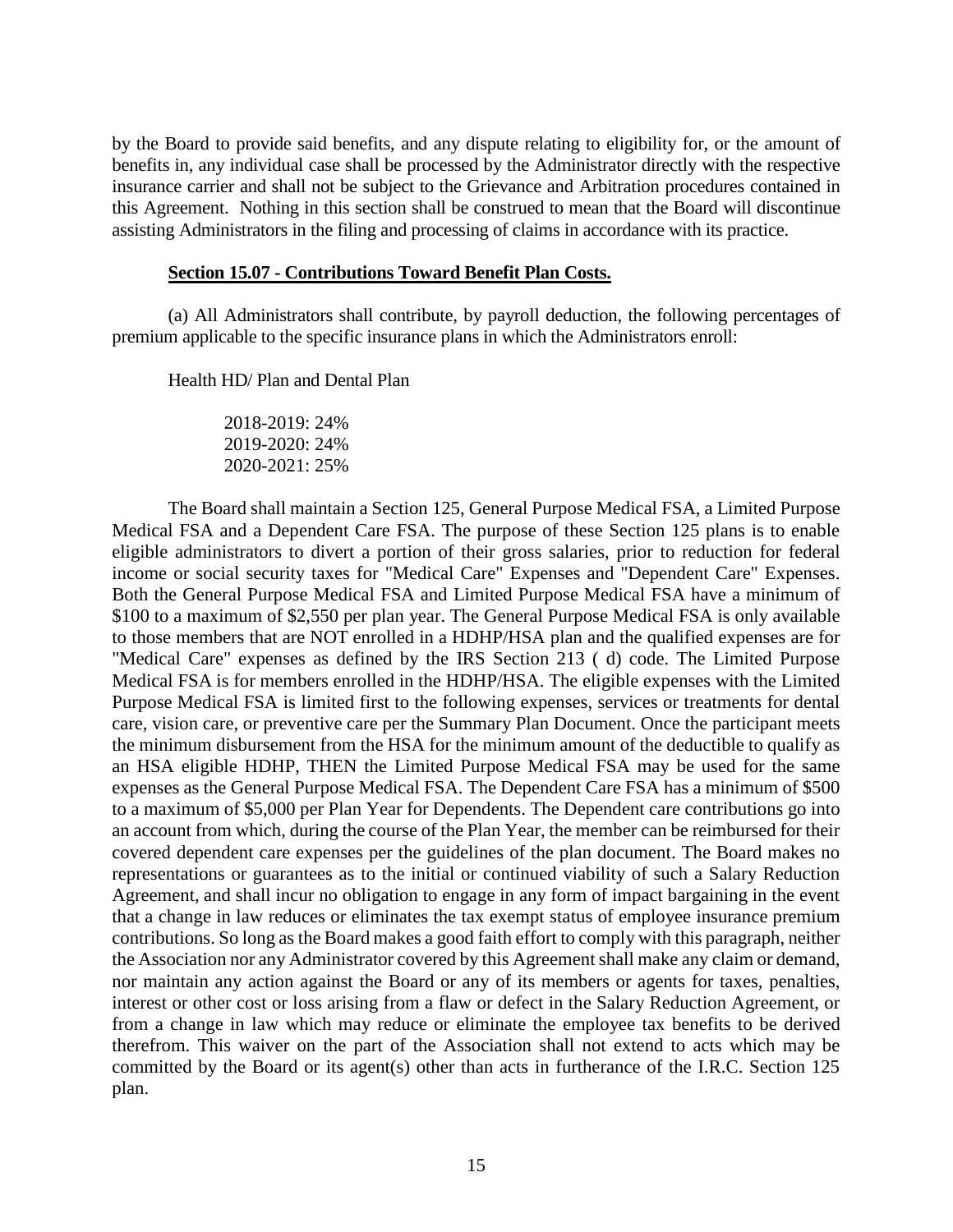Section 15.08 – Reopener. This Agreement shall be in full force and effect through and including June 30, 2021, subject to reopener negotiations to commence any time on or after March 1, 2018 over the provisions of Article 15 and Appendix B and C and in accordance with statute upon the written request of the Board if the cost of insurance plan(s) offered herein are expected to result in the triggering of an excise tax under Internal Revenue Code Section 4980I or any other federal or state statute or regulation and/or if there is any material amendment to the applicable provision of the Affordable Care Act. Reopener negotiations shall be limited to health insurance plan design and funding, premium cost share and/or introduction of an additional optional health insurance plan.

## **ARTICLE XVI - DURATION AND SEVERABILITY**

Section 16.01 - Duration. The provisions of this Agreement shall be effective as of July 1, 2018 and shall continue and remain in full force and effect through June 30, 2021.

Section 16.02 - Severability. In the event that any provision or portion of this Agreement is ultimately ruled invalid for any reason by an authority of established and competent legal jurisdiction, the balance and remainder of this Agreement shall remain in full force and effect.

IN WITNESS WHEREOF, the parties hereto set their hand and seals this  $6$  day of  $Desembler$ , 2017.

## **RIDGEFIELD BOARD OF EDUCATION**

Ehairnerson

#### RIDGEFIELD ADMINISTRATORS' ASSOCIATION

 $B<sub>1</sub>$ **Its President** 

 $\overline{By}$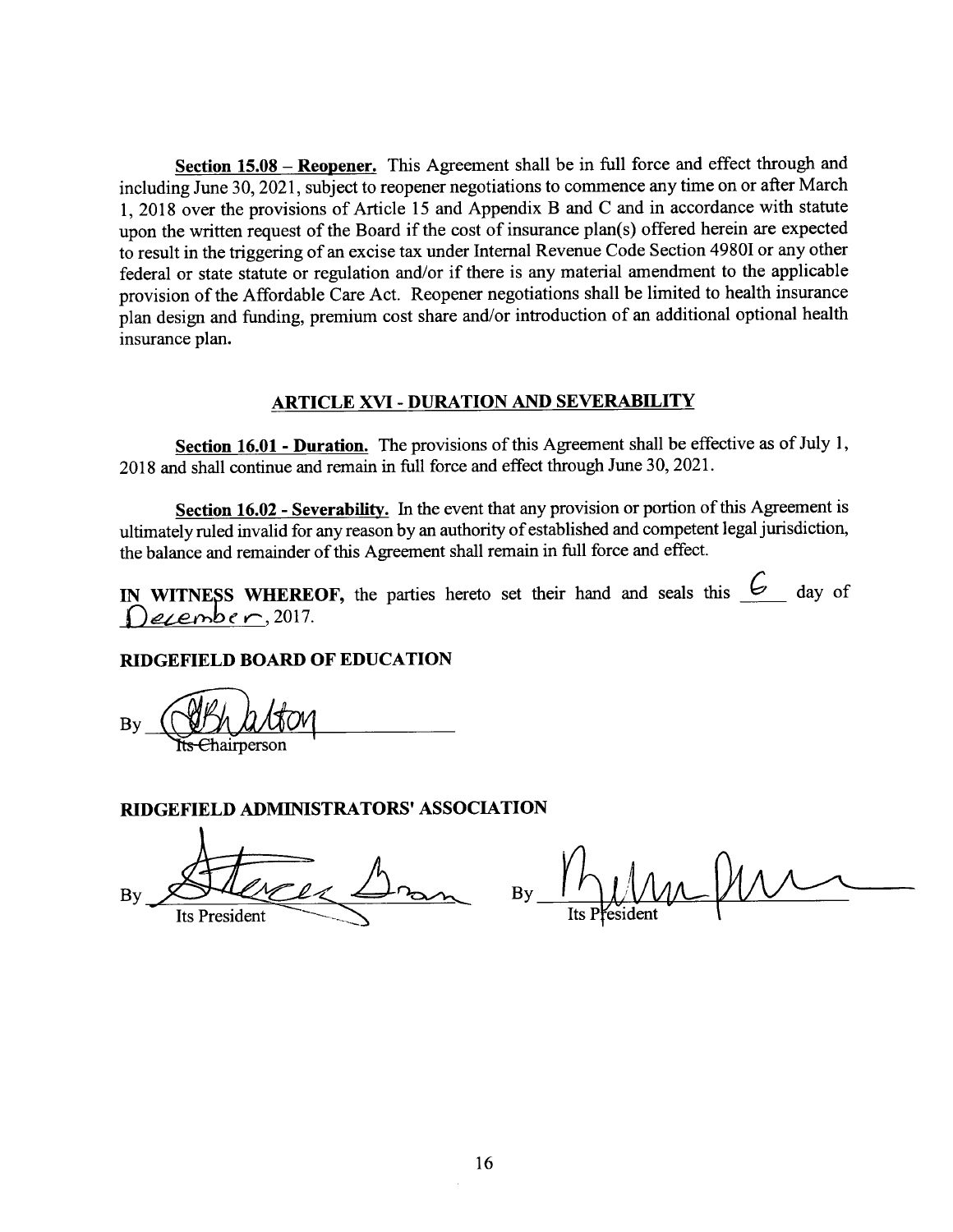| Step                    | <b>High School</b><br>Prin | Middle School<br>Prin | Elementary<br>School Prin | <b>High School</b><br>Asst. Principal,<br>Dir of Athletics | Supv of Special<br>Ed, Middle<br>School Asst<br>Prin* | Middle School<br><b>Assistant Prin</b> | Elementary<br>Supervisors |
|-------------------------|----------------------------|-----------------------|---------------------------|------------------------------------------------------------|-------------------------------------------------------|----------------------------------------|---------------------------|
| 2018-2019               |                            |                       |                           |                                                            |                                                       |                                        |                           |
|                         | 167,138                    | 159,953               | 152,311                   | 150,144                                                    | 139,550                                               | 134,691                                | 117,603                   |
| $\overline{c}$          | 170,074                    | 162,923               | 155,301                   | 153,093                                                    | 142,578                                               | 137,601                                | 120,134                   |
| 3                       | 174,484                    | 167,370               | 159,792                   | 157,674                                                    | 145,616                                               | 140,505                                | 122,643                   |
| 4                       | 178,893                    | 171,816               | 164,282                   | 162,255                                                    | 148,653                                               | 143,409                                | 125,152                   |
| 5                       | 184,845                    | 176,110               | 168,540                   | 166,575                                                    | 154,379                                               | 148,908                                | 129,868                   |
| 6                       | 190,796                    | 180,404               | 172,797                   | 170,894                                                    | 160,104                                               | 154,407                                | 134,584                   |
| 2019-2020               |                            |                       |                           |                                                            |                                                       |                                        |                           |
|                         | 168,308                    | 161,073               | 153,377                   | 151,195                                                    | 140,527                                               | 135,634                                | 118,426                   |
| $\mathbf{2}$            | 171,265                    | 164,063               | 156,388                   | 154,165                                                    | 143,576                                               | 138,564                                | 120,975                   |
| 3                       | 175,705                    | 168,542               | 160,911                   | 158,778                                                    | 146,635                                               | 141,489                                | 123,502                   |
| 4                       | 180,145                    | 173,019               | 165,432                   | 163,391                                                    | 149,694                                               | 144,413                                | 126,028                   |
| 5                       | 186,139                    | 177,343               | 169,720                   | 167,741                                                    | 155,460                                               | 149,950                                | 130,777                   |
| 6                       | 193,658                    | 183,110               | 175,389                   | 173,457                                                    | 162,506                                               | 156,723                                | 136,603                   |
| 2020-2021               |                            |                       |                           |                                                            |                                                       |                                        |                           |
| 1                       | 169,991                    | 162,684               | 154,911                   | 152,707                                                    | 141,932                                               | 136,990                                | 119,610                   |
| $\overline{\mathbf{c}}$ | 172,978                    | 165,704               | 157,952                   | 155,707                                                    | 145,012                                               | 139,950                                | 122,185                   |
| 3                       | 177,462                    | 170,227               | 162,520                   | 160,366                                                    | 148,101                                               | 142,904                                | 124,737                   |
| $\overline{4}$          | 181,946                    | 174,749               | 167,086                   | 165,025                                                    | 151,191                                               | 145,857                                | 127,288                   |
| 5                       | 188,000                    | 179,116               | 171,417                   | 169,418                                                    | 157,015                                               | 151,450                                | 132,085                   |
| 6                       | 196,563                    | 185,857               | 178,020                   | 176,059                                                    | 164,944                                               | 159,074                                | 138,652                   |

# APPENDIX A SALARY SCHEDULES

\* hired or electing this position after July 1, 2015

Step Placement for 2018-19 (In 2019-20 and 2020-21, employees not at maximum advance one step)<br>Step in 2017-18 Step in 2018-19

| Step in 2017-18 |         | <b>Step in 2018-19</b> |
|-----------------|---------|------------------------|
|                 | Move to |                        |
|                 | Move to | 3                      |
| 3               | Move to | 5                      |
|                 | Move to |                        |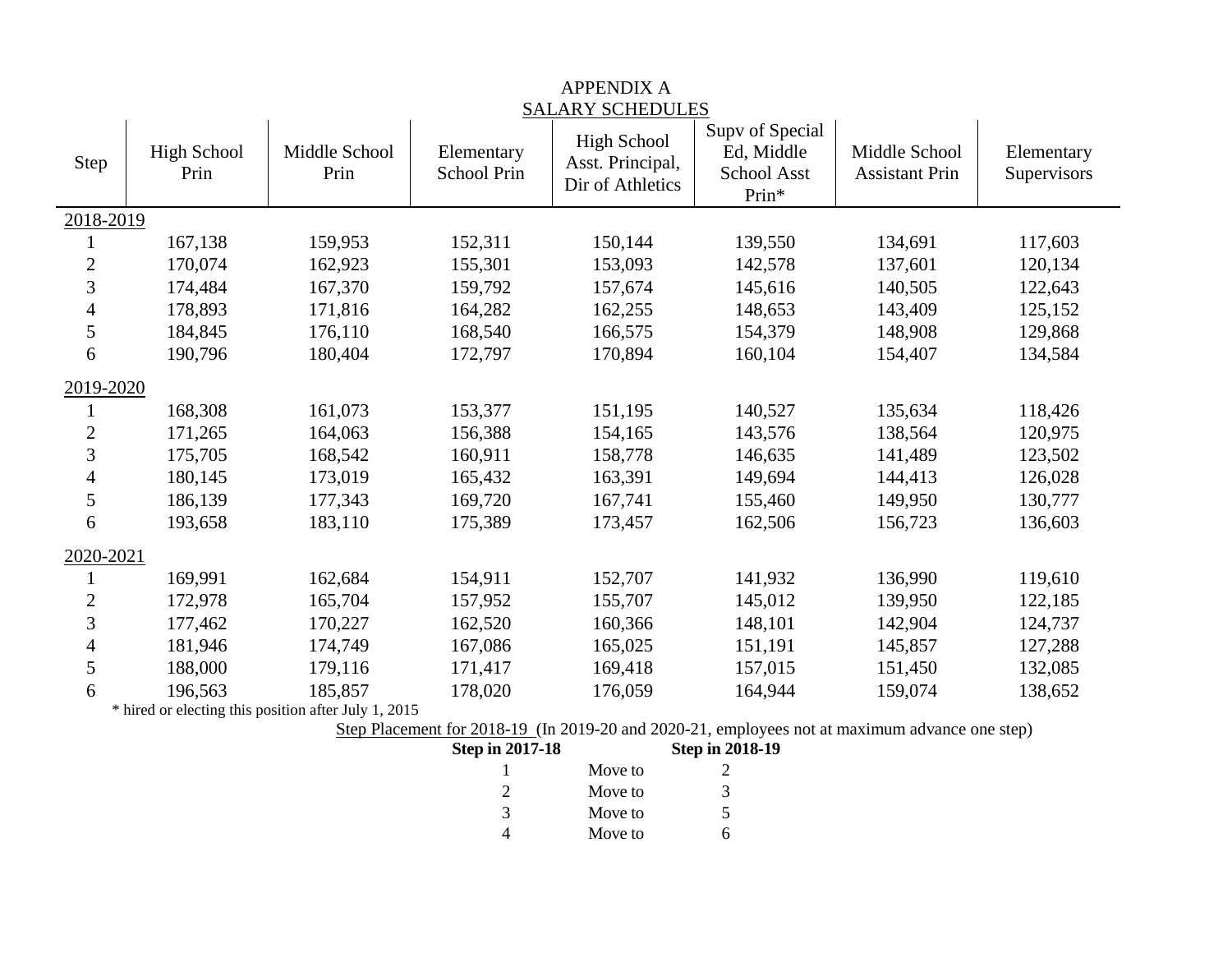# **APPENDIX B Ridgefield Public Schools HSA Plan Design Summary**

**HSA Employer Contributions Employee \$1,250; Employee +1 \$2,500; Family \$2,500** 

|                                               | <b>HSA</b>                                                       |                                 |  |
|-----------------------------------------------|------------------------------------------------------------------|---------------------------------|--|
| <b>Benefit Highlights</b>                     | <b>Out of Network</b><br><b>In-Network</b>                       |                                 |  |
| <b>Lifetime Maximum</b>                       | Unlimited                                                        | Unlimited                       |  |
| <b>Coinsurance Levels</b>                     | 100%                                                             | 70%                             |  |
| <b>Deductible Accumulator</b>                 | One-Way accumulation of Out-of-network to In-network deductibles |                                 |  |
| <b>Calendar Year Deductible</b>               | Medical and Pharmacy (retail and mail order)                     |                                 |  |
| Individual                                    | \$2,500 per person                                               | \$2,500 per person              |  |
| Family                                        | \$5,000 per family                                               | \$5,000 per family              |  |
| Family Maximum                                | Collective deductible                                            | Collective deductible           |  |
| <b>Annual Out-of-Pocket Max</b>               | Medical and Pharmacy (retail and mail order)                     |                                 |  |
| <b>Individual</b>                             | \$3,500 per person                                               | \$7,000 per person              |  |
| <b>Family Maximum</b>                         | \$6,000 per family                                               | \$12,000 per family             |  |
| Two Person Family Max                         | N/A                                                              |                                 |  |
| <b>Physician's Services</b>                   |                                                                  |                                 |  |
| Primary Care Physician's Office Visit         | 100% after plan deductible                                       | 70% after plan deductible       |  |
| Specialty Care Physician's office visit       | 100% after plan deductible                                       | 70% after plan deductible       |  |
| Surgery Performed in Physician's office       | 100% after plan deductible                                       | 70% after plan deductible       |  |
| <b>Second Opinion Consultations</b>           | 100% after plan deductible                                       | 70% after plan deductible       |  |
| <b>Allergy Treatment/Injections</b>           | 100% after plan deductible                                       | 70% after plan deductible       |  |
| <b>Allergy Serum</b>                          | 100% after plan deductible                                       | 70% after plan deductible       |  |
| (dispensed by physician in office)            |                                                                  |                                 |  |
| <b>Preventive Care</b>                        |                                                                  |                                 |  |
| Routine Preventive Care                       | 100%; no deductible                                              | 70% after plan deductible       |  |
| (including immunizations)                     |                                                                  |                                 |  |
| Routine Mammograms, PSA, Pap                  |                                                                  |                                 |  |
| <b>Smear</b>                                  | No charge, no deductible                                         | 70% after plan deductible       |  |
| <b>Outpatient Pre-Admission Testing</b>       |                                                                  |                                 |  |
| Primary Care Physician's Office Visit         | 100% after plan deductible                                       | 70% after plan deductible       |  |
| Specialty Care Physician's office visit       | 100% after plan deductible                                       | 70% after plan deductible       |  |
| <b>Outpatient Hospital Facility</b>           | 100% after plan deductible                                       | 70% after plan deductible       |  |
| Independent X-ray and Lab Facility            | 100% after plan deductible                                       | 70% after plan deductible       |  |
| Independent X-ray and Lab Facility in         | 100% after plan deductible                                       | 70% after plan deductible       |  |
| conjunction with an ER visit                  |                                                                  |                                 |  |
| <b>Inpatient Hospital - Facility Services</b> | 100% after plan deductible                                       | 70% after plan deductible       |  |
| Semi Private Room and Board                   | Limited to semi-private room                                     | Limited to semi-private room    |  |
|                                               | negotiated rate                                                  | rate                            |  |
| Private Room                                  | Limited to semi-private room                                     | Limited to semi-private room    |  |
|                                               | negotiated rate                                                  | rate                            |  |
| Special Care Units (ICU/CCU)                  | Limited to negotiated rate                                       | Limited ICU/CCU daily room rate |  |
| <b>Outpatient Facility Services</b>           |                                                                  |                                 |  |
| Operating Room, Recovery Room,                | 100% after plan deductible                                       | 70% after plan deductible       |  |
| Procedures Room, Treatment Room and           |                                                                  |                                 |  |
| Observation room                              |                                                                  |                                 |  |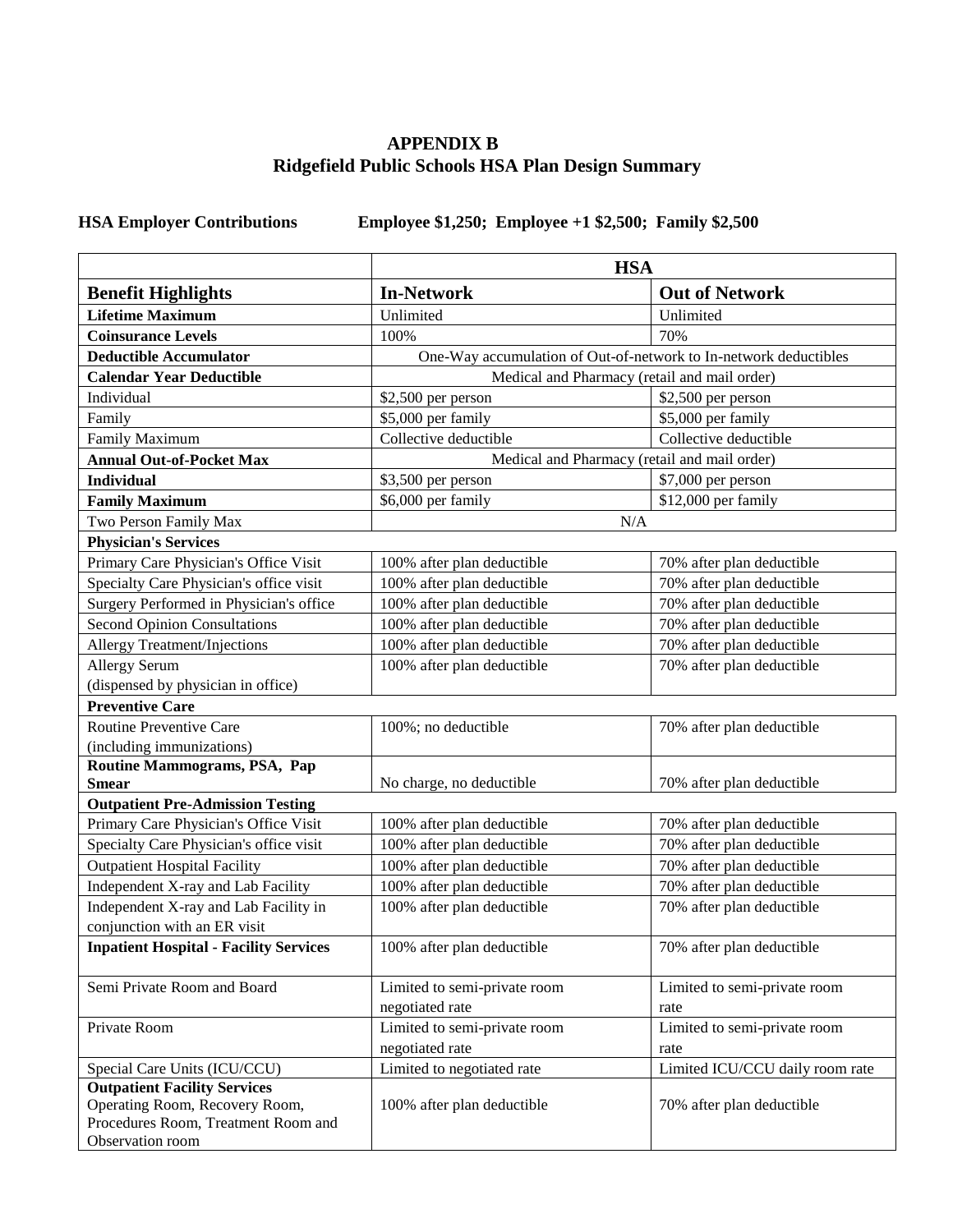|                                                                                                                                                                  | <b>HSA</b>                                                                                                                                                                                                    |                           |  |
|------------------------------------------------------------------------------------------------------------------------------------------------------------------|---------------------------------------------------------------------------------------------------------------------------------------------------------------------------------------------------------------|---------------------------|--|
| <b>Benefit Highlights</b>                                                                                                                                        | <b>In-Network</b>                                                                                                                                                                                             | <b>Out of Network</b>     |  |
| <b>Inpatient Hospital Physician's</b><br><b>Visits/Consultations</b>                                                                                             | 100% after plan deductible                                                                                                                                                                                    | 70% after plan deductible |  |
| <b>Inpatient Hospital Professional Services</b><br>Surgeon, Radiologist, Pathologist,<br>Anesthesiologist                                                        | 100% after plan deductible                                                                                                                                                                                    | 70% after plan deductible |  |
| <b>Multiple Surgical Reduction</b>                                                                                                                               | Multiple surgeries performed during one operation session result in payment<br>reduction of 50% of charges to the surgery that of lesser charge. The most<br>expensive procedure is paid as any other surgery |                           |  |
| <b>Outpatient Professional Services</b><br>Surgeon, Radiologist, Pathologist,<br>Anesthesiologist                                                                | 100% after plan deductible                                                                                                                                                                                    | 70% after plan deductible |  |
| <b>Emergency and Urgent Care Services</b>                                                                                                                        |                                                                                                                                                                                                               |                           |  |
| Physician's office                                                                                                                                               | 100% after plan deductible                                                                                                                                                                                    | 70% after plan deductible |  |
| <b>Hospital Emergency Room</b>                                                                                                                                   | 100% after plan deductible                                                                                                                                                                                    | 70% after plan deductible |  |
| <b>Outpatient Professional Services</b><br>(radiology, pathology and ER physician)                                                                               | 100% after plan deductible                                                                                                                                                                                    | 70% after plan deductible |  |
| <b>Urgent Care Facility or Outpatient Facility</b>                                                                                                               | 100% after plan deductible                                                                                                                                                                                    | 70% after plan deductible |  |
|                                                                                                                                                                  |                                                                                                                                                                                                               |                           |  |
| Ambulance                                                                                                                                                        | 100% after plan deductible                                                                                                                                                                                    | 70% after plan deductible |  |
| <b>Inpatient Services at Other Health Care</b><br><b>Facilities</b><br>Includes Skilled Nursing Facility,<br>Rehabilitation<br>Hospital and Sub-Acute Facilities | 100% after plan deductible                                                                                                                                                                                    | 70% after plan deductible |  |
| <b>Advanced Radiology Services</b>                                                                                                                               |                                                                                                                                                                                                               |                           |  |
| MRIs, CAT Scans and PET Scans, etc                                                                                                                               | 100% after plan deductible                                                                                                                                                                                    | 70% after plan deductible |  |
|                                                                                                                                                                  | Note: Scans are subject to the applicable place of service coinsurance and plan<br>deductible                                                                                                                 |                           |  |
| <b>Other Laboratory and Radiology Services</b>                                                                                                                   |                                                                                                                                                                                                               |                           |  |
| <b>Outpatient Hospital Facility</b>                                                                                                                              | 100% after plan deductible                                                                                                                                                                                    | 70% after plan deductible |  |
| Independent X-ray and /or Lab facility                                                                                                                           | 100% after plan deductible                                                                                                                                                                                    | 70% after plan deductible |  |
| <b>Outpatient Short-Term Rehabilitative</b>                                                                                                                      |                                                                                                                                                                                                               |                           |  |
| <b>Therapy and Chiropractic Services</b>                                                                                                                         |                                                                                                                                                                                                               |                           |  |
| 90 days combined maximum per                                                                                                                                     | 100% after plan deductible                                                                                                                                                                                    | 70% after plan deductible |  |
| contract year Includes Cardiac Rehab,                                                                                                                            | Note: Therapy days provided as part of an approved Home Health Care plan,                                                                                                                                     |                           |  |
| Physical therapy, speech therapy,                                                                                                                                | accumulate to the outpatient Short Term Rehab Therapy maximum. If Multiple                                                                                                                                    |                           |  |
| Occupational therapy, Chiropractic therapy<br>(includes chiropractors) Pulmonary Rehab                                                                           | outpatient services are provided in the same day, they constitute one day.                                                                                                                                    |                           |  |
| *, Cognitive Therapy* * under HSA plan                                                                                                                           |                                                                                                                                                                                                               |                           |  |
| only                                                                                                                                                             |                                                                                                                                                                                                               |                           |  |
| <b>Acupuncture</b>                                                                                                                                               | 100% after plan deductible                                                                                                                                                                                    | 70% after plan deductible |  |
| <b>Naturopath Services</b>                                                                                                                                       | 100% after plan deductible                                                                                                                                                                                    | 70% after plan deductible |  |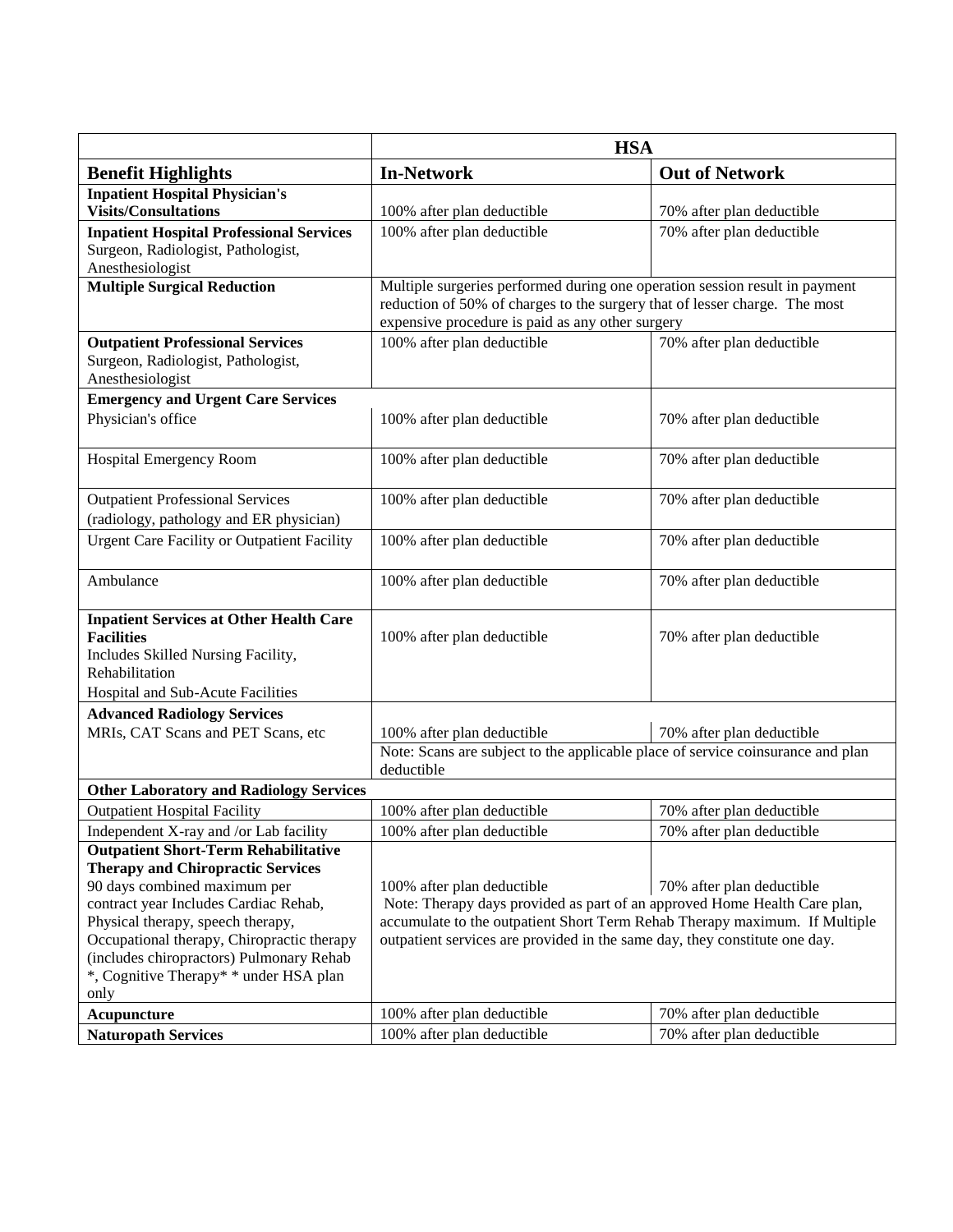|                                                        | <b>HSA</b>                                                                         |                           |  |
|--------------------------------------------------------|------------------------------------------------------------------------------------|---------------------------|--|
| <b>Benefit Highlights</b>                              | <b>Out of Network</b><br><b>In-Network</b>                                         |                           |  |
| <b>Home Health Care</b>                                | 100% after plan deductible                                                         | 70% after plan deductible |  |
| Note: Maximum number of hours per day is               | 200 days maximum per contract year (includes outpatient private duty nursing       |                           |  |
| limited to 16 hours. Multiple visits can               | when approved as medically necessary)                                              |                           |  |
| occur in one day; with a visit defined as a            |                                                                                    |                           |  |
| period of 2 hours or less (e.g. max of 8               |                                                                                    |                           |  |
| visits per day)                                        |                                                                                    |                           |  |
| Hospice                                                |                                                                                    |                           |  |
| <b>Inpatient Services</b>                              | 100% after plan deductible                                                         | 70% after plan deductible |  |
| <b>Outpatient Services</b>                             | 100% after plan deductible                                                         | 70% after plan deductible |  |
| <b>Bereavement Counseling</b>                          |                                                                                    |                           |  |
| Services provided as part of Hospice Care              |                                                                                    |                           |  |
| Inpatient                                              | 100% after plan deductible                                                         | 70% after plan deductible |  |
| Outpatient                                             | 100% after plan deductible                                                         | 70% after plan deductible |  |
| Services provided by Mental Health                     |                                                                                    |                           |  |
| Professional                                           | Covered Under Mental Health Benefit                                                |                           |  |
| <b>Maternity Care Services</b>                         |                                                                                    |                           |  |
| Initial Visit to confirm pregnancy                     | 100% after plan deductible                                                         | 70% after plan deductible |  |
| All subsequent Prenatal Visits, Postnatal              | 100% after plan deductible                                                         | 70% after plan deductible |  |
| Visits, and Physician's delivery charges               |                                                                                    |                           |  |
| Office visits in addition to the global                | 100% after plan deductible                                                         | 70% after plan deductible |  |
| maternity fee when performed by an OB or<br>specialist |                                                                                    |                           |  |
| Delivery - Facility (inpatient hospital,               | 100% after plan deductible                                                         | 70% after plan deductible |  |
| birthing centers)                                      |                                                                                    |                           |  |
| <b>Abortion</b>                                        |                                                                                    |                           |  |
| Includes elective and non-elective                     |                                                                                    |                           |  |
| procedures                                             |                                                                                    |                           |  |
| Office visit                                           | 100% after plan deductible                                                         | 70% after plan deductible |  |
| <b>Inpatient Facility</b>                              | 100% after plan deductible                                                         | 70% after plan deductible |  |
| <b>Outpatient Surgical Facility</b>                    | 100% after plan deductible                                                         | 70% after plan deductible |  |
| Physician's services                                   | 100% after plan deductible                                                         | 70% after plan deductible |  |
| <b>Family Planning Services</b>                        |                                                                                    |                           |  |
| Office Visits (tests, counseling)                      | 100% after plan deductible                                                         | 70% after plan deductible |  |
| Note: The standard benefit will include                | Note: Preventive care related services and diagnostic related services are paid at |                           |  |
| coverage for contraceptive devices (e.g.               | the same level of benefits as other x-ray and lab services, based on place of      |                           |  |
| Depo-Provera, Norplant and Intrauterine                | service                                                                            |                           |  |
| Devices IUDS Diaphragms will also be                   |                                                                                    |                           |  |
| covered when services are provided in the              |                                                                                    |                           |  |
| physician's office                                     |                                                                                    |                           |  |
| Surgical Sterilization Procedures for                  |                                                                                    |                           |  |
| Vasectomy/Tubal Ligation (excludes                     |                                                                                    |                           |  |
| reversal)                                              |                                                                                    |                           |  |
| <b>Inpatient Facility</b>                              | 100% after plan deductible                                                         | 70% after plan deductible |  |
| <b>Outpatient Facility</b>                             | 100% after plan deductible                                                         | 70% after plan deductible |  |
| <b>Inpatient Physician's Services</b>                  | 100% after plan deductible                                                         | 70% after plan deductible |  |
| <b>Outpatient Physician's Services</b>                 | 100% after plan deductible                                                         | 70% after plan deductible |  |
| Physician's office                                     | 100% after plan deductible                                                         | 70% after plan deductible |  |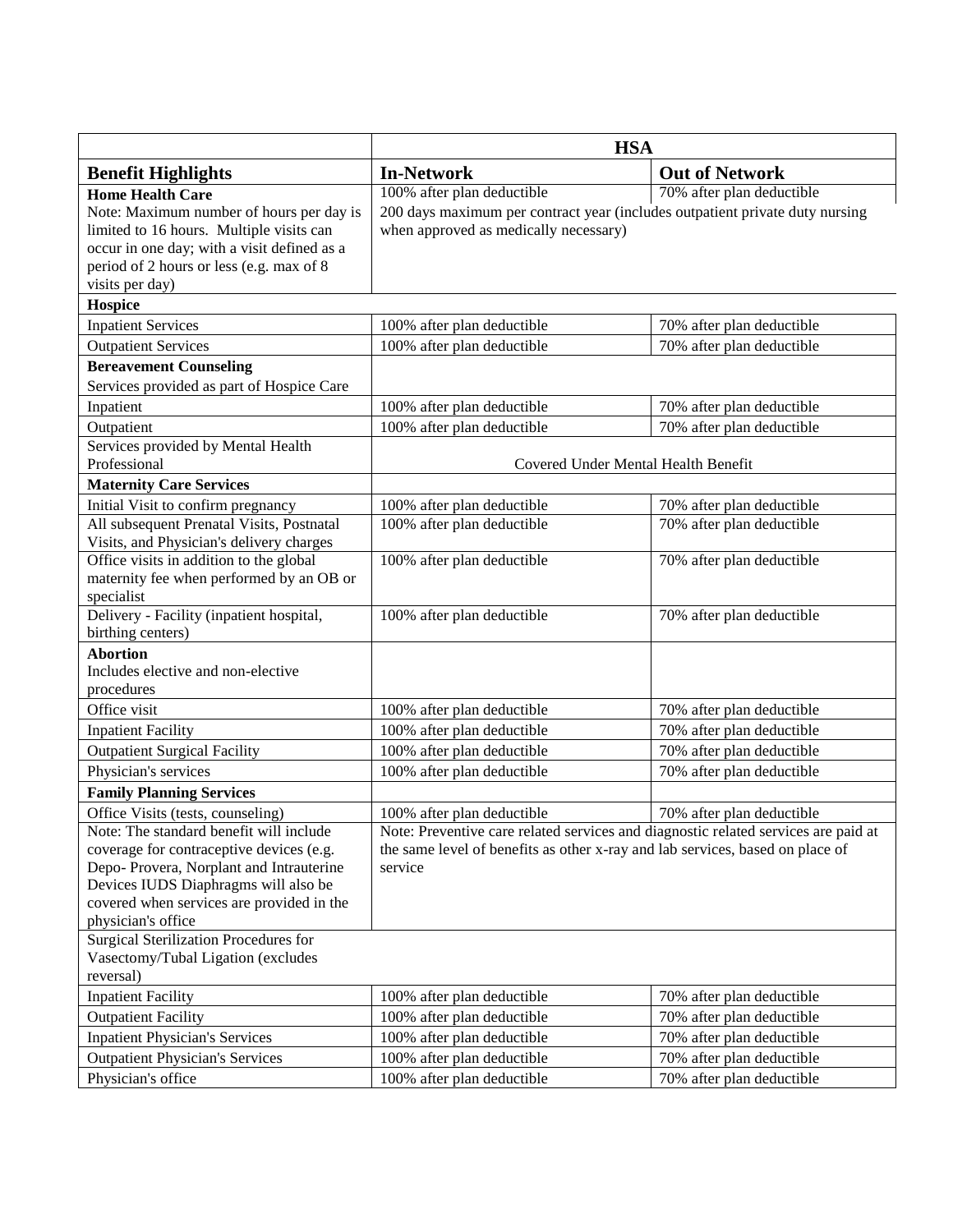|                                                                                            | <b>HSA</b>                                                         |                           |  |
|--------------------------------------------------------------------------------------------|--------------------------------------------------------------------|---------------------------|--|
| <b>Benefit Highlights</b>                                                                  | <b>In-Network</b>                                                  | <b>Out of Network</b>     |  |
| <b>Infertility Treatment</b>                                                               |                                                                    |                           |  |
| Office Visit (lab & radiology tests,                                                       |                                                                    |                           |  |
| counseling)                                                                                |                                                                    |                           |  |
| Primary care physician                                                                     | 100% after plan deductible                                         | 70% after plan deductible |  |
| Specialty Physician                                                                        | 100% after plan deductible                                         | 70% after plan deductible |  |
| Treatment/Surgery (includes artificial                                                     |                                                                    |                           |  |
| insemination, in-vitro fertilization, GIFT,                                                |                                                                    |                           |  |
| ZIFT etc)                                                                                  |                                                                    |                           |  |
| Subject to the following maximums:                                                         |                                                                    |                           |  |
| 4 cycles of ovulation induction per lifetime.                                              |                                                                    |                           |  |
| 3 cycles of intrauterine insemination per<br>lifetime                                      |                                                                    |                           |  |
| 2 cycles of low tubal ovum transfer, IVF,                                                  |                                                                    |                           |  |
| <b>GIFT</b>                                                                                |                                                                    |                           |  |
| and/or ZIFT per lifetime, with not more                                                    |                                                                    |                           |  |
| than two transfers per cycle.                                                              |                                                                    |                           |  |
| <b>Inpatient Facility</b>                                                                  | 100% after plan deductible                                         | 70% after plan deductible |  |
| <b>Outpatient Facility</b>                                                                 | 100% after plan deductible                                         | 70% after plan deductible |  |
| Physician Services                                                                         | 100% after plan deductible                                         | 70% after plan deductible |  |
| <b>Organ Transplant</b>                                                                    |                                                                    |                           |  |
| Includes all medically appropriate, non-                                                   |                                                                    |                           |  |
| experimental transplants                                                                   |                                                                    | precertification required |  |
| <b>Inpatient Facility</b>                                                                  | 100% after plan deductible                                         | 70% after plan deductible |  |
| Physician's services                                                                       | 100% after plan deductible                                         | 70% after plan deductible |  |
| Travel services maximum only available for                                                 | \$10,000                                                           | not covered               |  |
| Lifesourse facilities                                                                      |                                                                    |                           |  |
| <b>Durable Medical Equipment</b>                                                           | 100% after plan deductible                                         | 70% after plan deductible |  |
| <b>External Prosthetic Appliances</b>                                                      | 100% after plan deductible                                         | 70% after plan deductible |  |
| <b>Dental Care</b>                                                                         |                                                                    |                           |  |
| Limited to charges made for continuous                                                     |                                                                    |                           |  |
| course of dental treatment started within six                                              |                                                                    |                           |  |
| months of an injury to sound, natural teeth<br>*Open Access Plan also for services related |                                                                    |                           |  |
| to the surgical removal of impacted wisdom                                                 |                                                                    |                           |  |
| teeth.                                                                                     |                                                                    |                           |  |
| Physician's office                                                                         | 100% after plan deductible                                         | 70% after plan deductible |  |
| <b>Inpatient Facility</b>                                                                  | 100% after plan deductible                                         | 70% after plan deductible |  |
| <b>Outpatient Facility</b>                                                                 | 100% after plan deductible                                         | 70% after plan deductible |  |
| Physician's services                                                                       | 100% after plan deductible                                         | 70% after plan deductible |  |
| TMJ Surgical and Non Surgical Provided                                                     |                                                                    |                           |  |
| on a limited case by case basis. Always                                                    |                                                                    |                           |  |
| exclude appliances and orthodontic                                                         |                                                                    |                           |  |
| treatment. Subject to medical necessity.                                                   |                                                                    |                           |  |
| Physician's Office                                                                         | 100% after plan deductible                                         | 70% after plan deductible |  |
| <b>Inpatient Facility</b>                                                                  | 100% after plan deductible                                         | 70% after plan deductible |  |
| <b>Outpatient Facility</b>                                                                 | 100% after plan deductible                                         | 70% after plan deductible |  |
| Physician's Services                                                                       | 100% after plan deductible                                         | 70% after plan deductible |  |
| <b>Routine Foot Disorders</b>                                                              | Not covered, except for services associated with foot care for     |                           |  |
|                                                                                            | diabetes and peripheral vascular disease, when medically necessary |                           |  |
| <b>Prescription Drugs</b>                                                                  |                                                                    |                           |  |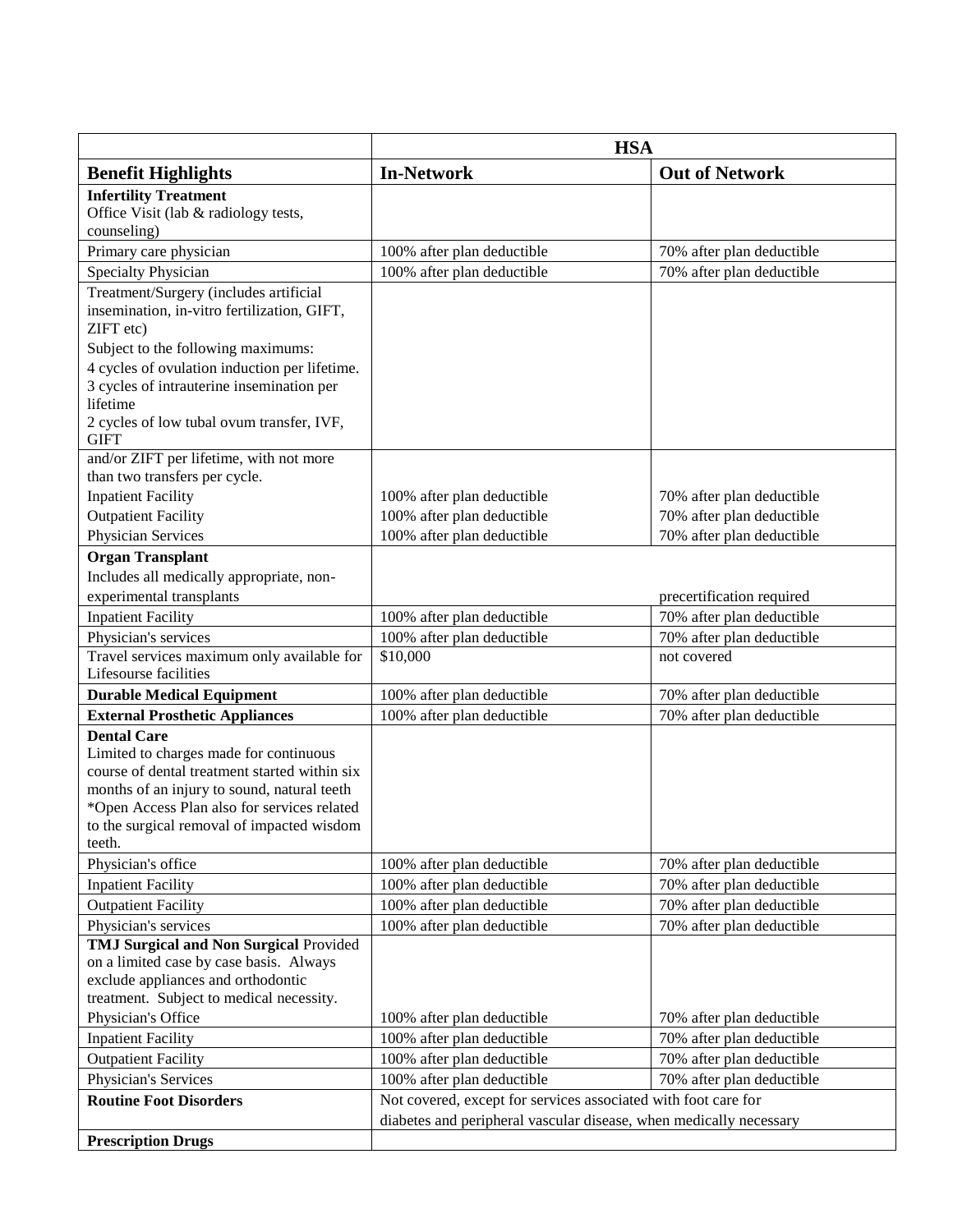|                                                                                                                                                                                               | <b>HSA</b>                                                                  |                                                                                           |  |
|-----------------------------------------------------------------------------------------------------------------------------------------------------------------------------------------------|-----------------------------------------------------------------------------|-------------------------------------------------------------------------------------------|--|
| <b>Benefit Highlights</b>                                                                                                                                                                     | <b>In-Network</b>                                                           | <b>Out of Network</b>                                                                     |  |
| Board's pharmacy vendor for Retail Drug                                                                                                                                                       | \$10 after plan deductible per 30-day                                       | 70% after plan deductible                                                                 |  |
| Program                                                                                                                                                                                       | supply for generic                                                          | per 30-day supply for generic then<br>copayment                                           |  |
| No Mandatory Generic Incentive<br>Prescription Drug List (for HSA Plan)                                                                                                                       | \$25 after plan deductible per 30 day<br>supply for preferred brand name    | 70% after plan deductible per 30<br>day supply for preferred brand name<br>then copayment |  |
| Generic Push, Mandatory Generic<br>Substitution copay plus difference if no<br>DAW (for Open Access Copay plan)<br>Includes Oral contraceptives and<br>contraceptive devices; lifestyle drugs | \$40 after plan deductible 30 day supply<br>for non preferred brand name    | 70% after plan deductible 30 day<br>supply for non preferred brand<br>name then copayment |  |
| Board's pharmacy vendor for Mail<br><b>Order Drug Program</b>                                                                                                                                 | \$20 after plan deductible<br>per 90-day supply for generic                 | In network only                                                                           |  |
| No Mandatory Generic Incentive<br>Prescription Drug List (for HSA Plan)                                                                                                                       | \$50 after plan deductible<br>per 90 day supply for preferred brand<br>name | In network only                                                                           |  |
| Generic Push, Mandatory Generic<br>Substitution copay plus difference if no<br>DAW (for Open Access Copay plan)<br>Includes Oral contraceptives and<br>contraceptive devices; lifestyle drugs | \$80 after plan deductible<br>90 day supply for non preferred brand<br>name | In network only                                                                           |  |
| <b>Mental Health and Substance Abuse</b>                                                                                                                                                      |                                                                             |                                                                                           |  |
| (combined)                                                                                                                                                                                    | 100% after plan deductible                                                  | 70% after plan deductible                                                                 |  |
| Inpatient<br><b>Mental Health</b>                                                                                                                                                             | unlimited days per contract year                                            | unlimited days per contract year                                                          |  |
| Acute: based on ratio of 1:1                                                                                                                                                                  |                                                                             |                                                                                           |  |
| Partial: based on ratio of 2:1                                                                                                                                                                |                                                                             |                                                                                           |  |
| <b>Residential:</b> based on ratio of 2:1                                                                                                                                                     |                                                                             |                                                                                           |  |
| <b>Substance Abuse (Alcohol &amp; Drug)</b>                                                                                                                                                   |                                                                             |                                                                                           |  |
| Acute detox: requires 24 hour nursing;                                                                                                                                                        |                                                                             |                                                                                           |  |
| based on a ratio 1:1                                                                                                                                                                          |                                                                             |                                                                                           |  |
| <b>Acute Inpatient Rehab: requires 24 hour</b>                                                                                                                                                |                                                                             |                                                                                           |  |
| nursing; based on a ratio 1:1                                                                                                                                                                 |                                                                             |                                                                                           |  |
| Partial: based on ratio of 2:1                                                                                                                                                                |                                                                             |                                                                                           |  |
| <b>Residential:</b> based on ratio of 2:1                                                                                                                                                     |                                                                             |                                                                                           |  |
| Outpatient                                                                                                                                                                                    | 100% after plan deductible                                                  | 70% after plan deductible;<br>Unlimited visits combined<br>maximum per contract year      |  |
| Outpatient Group Therapy (one group                                                                                                                                                           | 100% after plan deductible                                                  |                                                                                           |  |
| therapy sessions equal to one individual<br>therapy session)                                                                                                                                  |                                                                             | Subject to same coinsurance & plan<br>deductible as outpatient MH visits                  |  |
| <b>Intensive Outpatient</b>                                                                                                                                                                   | 100% after plan deductible                                                  | 70% after plan deductible                                                                 |  |
| Maximum: up to 3 programs per contract<br>year Based on a ratio 1:1                                                                                                                           |                                                                             |                                                                                           |  |
| <b>MH/SA Service Specific Administration</b>                                                                                                                                                  | Partial Hospitalization, Residential Treatment and Intensive                |                                                                                           |  |
|                                                                                                                                                                                               | <b>Outpatient Programs:</b>                                                 |                                                                                           |  |
|                                                                                                                                                                                               | The following administration will apply:                                    |                                                                                           |  |
|                                                                                                                                                                                               | Partial Hospitalization: MH and/or SA partial hospitalization               |                                                                                           |  |
|                                                                                                                                                                                               | services maximum is 50% of the inpatient benefit maximum; e.g.              |                                                                                           |  |
|                                                                                                                                                                                               | day limits are combined (2:1 ratio). The coinsurance level for inpatient    |                                                                                           |  |
|                                                                                                                                                                                               | MH/SA services                                                              |                                                                                           |  |
|                                                                                                                                                                                               | Standard Option for Residential Treatment: MH and/or SA                     |                                                                                           |  |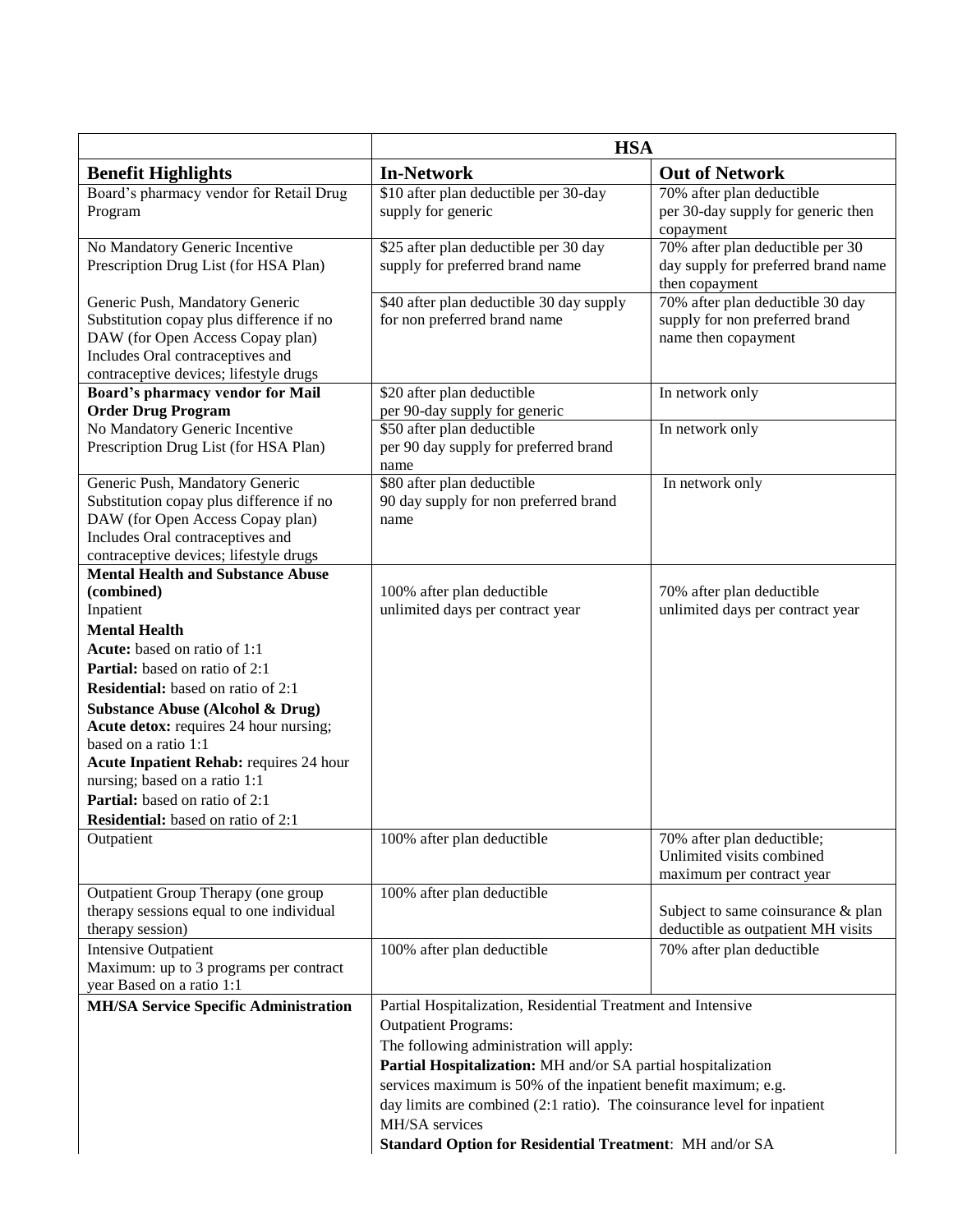|                                                | <b>HSA</b>                                                                   |                                |  |
|------------------------------------------------|------------------------------------------------------------------------------|--------------------------------|--|
| <b>Benefit Highlights</b>                      | <b>In-Network</b>                                                            | <b>Out of Network</b>          |  |
|                                                | Residential Treatment at 50% of the inpatient benefit; day limits are        |                                |  |
|                                                | combined (2:1 ratio). Coverage only if approved through CBH                  |                                |  |
|                                                | Case Management.                                                             |                                |  |
|                                                | Intensive Outpatient Program (IOP): MH and/or SA intensive                   |                                |  |
|                                                | Outpatient Program at 1 to 1 Outpatient visits. Visit limits are             |                                |  |
|                                                | combined with Outpatient Visit limits (1:1 ratio). Coverage only if          |                                |  |
|                                                | approved through CBH Case Management.                                        |                                |  |
| <b>MH/SA Utilization Review and Case</b>       | Inpatient and Outpatient Management (CAP):                                   |                                |  |
| <b>Management</b>                              | CBH provides utilization review and case management for In Network Inpatient |                                |  |
|                                                | Services and In network Outpatient Management Services. Includes Lifestyle   |                                |  |
|                                                | Management Program (Stress Management, Tobacco Cessation and the Board's     |                                |  |
|                                                | healthcare vendor Healthy Steps to Weight Loss)                              |                                |  |
|                                                |                                                                              |                                |  |
| <b>Pre-Admission Certification - Continued</b> |                                                                              |                                |  |
| <b>Stay Review</b>                             |                                                                              |                                |  |
| Inpatient Pre-Admission Certification -        | Coordinated by Provider/PCP                                                  | <b>Mandatory:</b> Employee is  |  |
| Continued Stay Review (required for all        |                                                                              | responsible for contacting the |  |

| hipationt I To Trannssion Cortineation       |                                                                                  | $\ldots$                             |
|----------------------------------------------|----------------------------------------------------------------------------------|--------------------------------------|
| Continued Stay Review (required for all      |                                                                                  | responsible for contacting the       |
| inpatient admissions)                        |                                                                                  | Board's healthcare vendor.           |
|                                              |                                                                                  | Penalties for non-compliance:        |
|                                              |                                                                                  | 50% penalty applied to hospital      |
|                                              |                                                                                  | inpatient charges for failure to     |
|                                              |                                                                                  | contact the Board's healthcare       |
|                                              |                                                                                  | vendor to precertify admission.      |
|                                              |                                                                                  | Benefits are denied for any          |
|                                              |                                                                                  | admission reviewed by the Board's    |
|                                              |                                                                                  | healthcare vendor and not certified. |
|                                              |                                                                                  | Benefits are denied for any          |
|                                              |                                                                                  | additional days not certified by the |
|                                              |                                                                                  | Board's healthcare vendor.           |
| Outpatient Prior Authorization (required for | Coordinated by Provider/PCP                                                      | Mandatory: Employee is               |
| selected outpatient procedures and           |                                                                                  | responsible for contacting the       |
| diagnostic testing)                          |                                                                                  | Board's healthcare vendor.           |
|                                              |                                                                                  | Penalties for non-compliance:        |
|                                              |                                                                                  | 50% penalty applied to outpatient    |
|                                              |                                                                                  | procedures/diagnostic testing        |
|                                              |                                                                                  | charges for failure to contact the   |
|                                              |                                                                                  | Board's healthcare vendor to         |
|                                              |                                                                                  | precertify admission.                |
|                                              |                                                                                  | Benefits are denied for any          |
|                                              |                                                                                  | outpatient procedures/diagnostic     |
|                                              |                                                                                  | testing reviewed by the Board's      |
|                                              |                                                                                  | healthcare vendor and not certified. |
| Case Management                              | Coordinated by the Board's healthcare vendor. This is a service to provide       |                                      |
|                                              | assistance to a patient who is at risk of developing medical complexities or for |                                      |
|                                              | whom a health incident has precipitated a need for rehabilitation or additional  |                                      |
|                                              | health care support. The program strives to attain a balance between quality and |                                      |
|                                              | cost effective care while maximizing the patient's quality of life.              |                                      |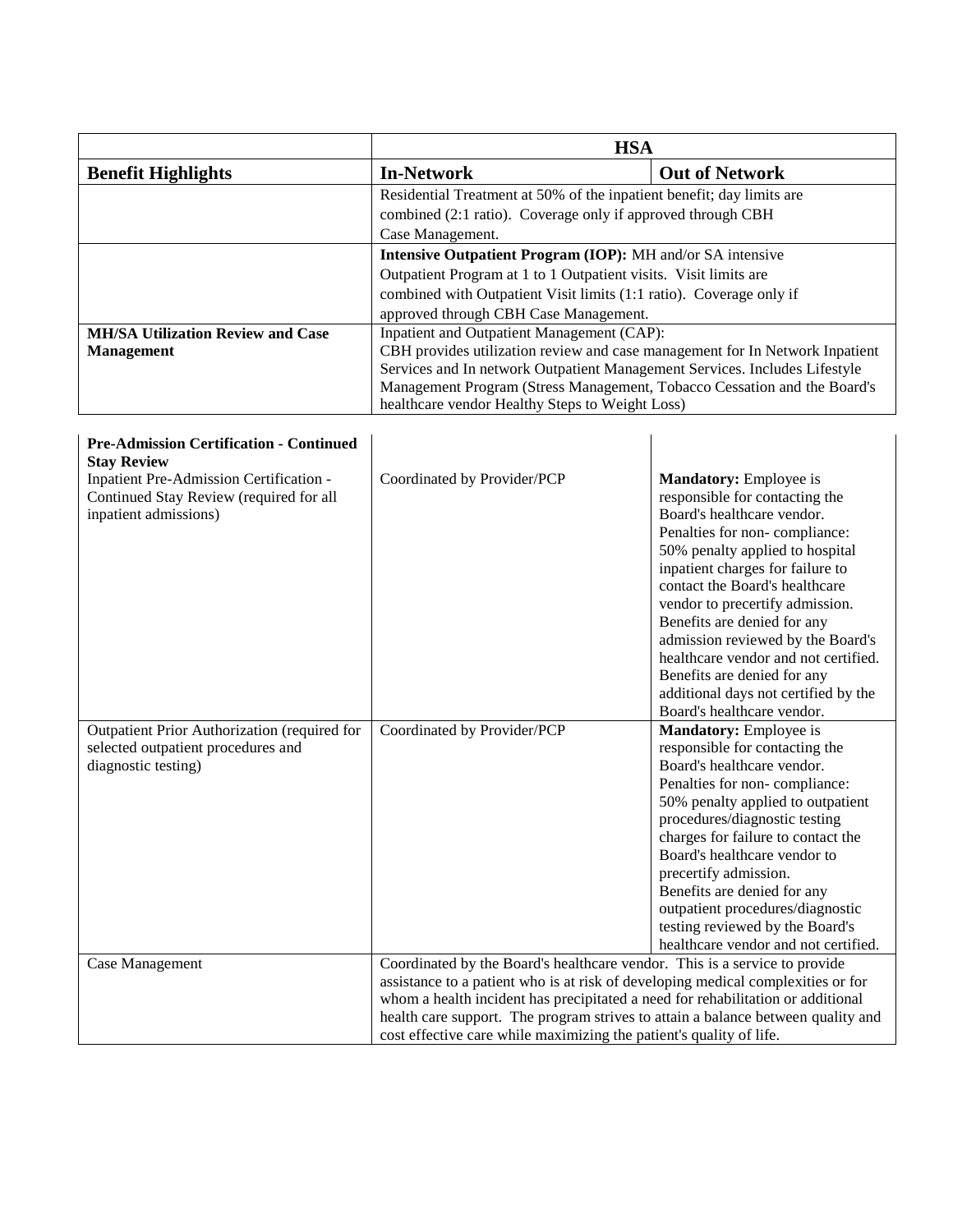### **Ridgefield Public Schools HSA Plan Design Summary**

Your plan provides coverage for medically necessary services. Your plan does not provide coverage for the following except as required by law:

- 1. Care for health conditions that are required by state or local law to be treated in a public facility.
- 2. Care required by state or federal law to be supplied by a public school system or school district.
- 3. Care for military service disabilities treatable through governmental services if you are legally entitled to such treatment and facilities are reasonably available.
- 4. Treatment of an illness or injury which is due to war, declared or undeclared.
- 5. Charges for which you are not obligated to pay or for which you are not billed or would not have been billed except that you were covered under this Agreement.
- 6. Assistance in the activities of daily living, including but not limited to eating, bathing, dressing or other Custodial Services or self-care activities, homemaker services and services primarily for rest, domiciliary or convalescent care.
- 7. Any services and supplies for or in connection with experimental, investigational or unproven services. Experimental, investigational and unproven services are medical, surgical, diagnostic, psychiatric, substance abuse or other health care technologies, supplies, treatments, procedures, drug therapies or devices that are determined by the Healthplan Medical Director to be: Not demonstrated, through existing peer-reviewed, evidence-based scientific literature to be safe and effective for treating or diagnosing the condition or illness for which its use is proposed; or Not approved by the U.S. Food and Drug Administration (FDA) or other appropriate regulatory agency to be lawfully marketed for the proposed use; or The subject of review or approval by an Institutional Review Board for the proposed use, except as provided in the "Clinical Trials" section of "Section IV. Covered Services and Supplies;" or The subject of an ongoing phase I, II or III clinical trial, except as provided in the "Clinical Trials" section of "Section IV. Covered Services and Supplies."
- 8. Cosmetic Surgery and Therapies. Cosmetic surgery or therapy is defined as surgery or therapy performed to improve or alter appearance or self-esteem or to treat psychological symptomatology or psychosocial complaints related one's appearance.
- 9. The following services are excluded from coverage regardless of clinical indications: Macromastia or Gynecomastia Surgeries; Surgical treatment of varicose veins; Abdominoplasty; Panniculectomy; Rhinoplasty; Blepharoplasty Redundant skin surgery; Removal of skin tags; Acupressure; Craniosacral/cranial therapy; Dance therapy, movement therapy; Applied kinesiology; Rolfing; Prolotherapy; and Extracorporeal shock wave lithotripsy (ESWL) for musculoskeletal and orthopedic conditions.
- 10. Dental treatment of the teeth, gums or structures directly supporting the teeth, including dental x-rays, examinations, repairs, orthodontics, periodontics, casts, splints and services for dental malocclusion, for any condition. However, charges made for services or supplies provided for or in connection with an accidental injury to sound natural teeth are covered provided a continuous course of dental treatment is started within 6 months of the accident. Sound natural teeth are defined as natural teeth that are free of active clinical decay, have at least 50% bony support and are functional in the arch.
- 11. Unless otherwise covered as a basic benefit, reports, evaluations, physical examinations, or hospitalization not required for health reasons, including but not limited to employment, insurance or government licenses, and court ordered, forensic, or custodial evaluations.
- 12. Court ordered treatment or hospitalization, unless such treatment is being sought by a Participating Physician or otherwise covered under "Section IV. Covered Services and Supplies."
- 13. Reversal of male and female voluntary sterilization procedures.
- 14. Transsexual surgery, including medical or psychological counseling and hormonal therapy in preparation for, or subsequent to, any such surgery.
- 15. Any services, supplies, medications or drugs for the treatment of male or female sexual dysfunction such as, but not limited to, treatment of erectile dysfunction (including penile implants), anorgasmia and premature ejaculation.
- 16. Medical and hospital care and costs for the infant child of a Dependent, unless this infant child is otherwise eligible under the Agreement.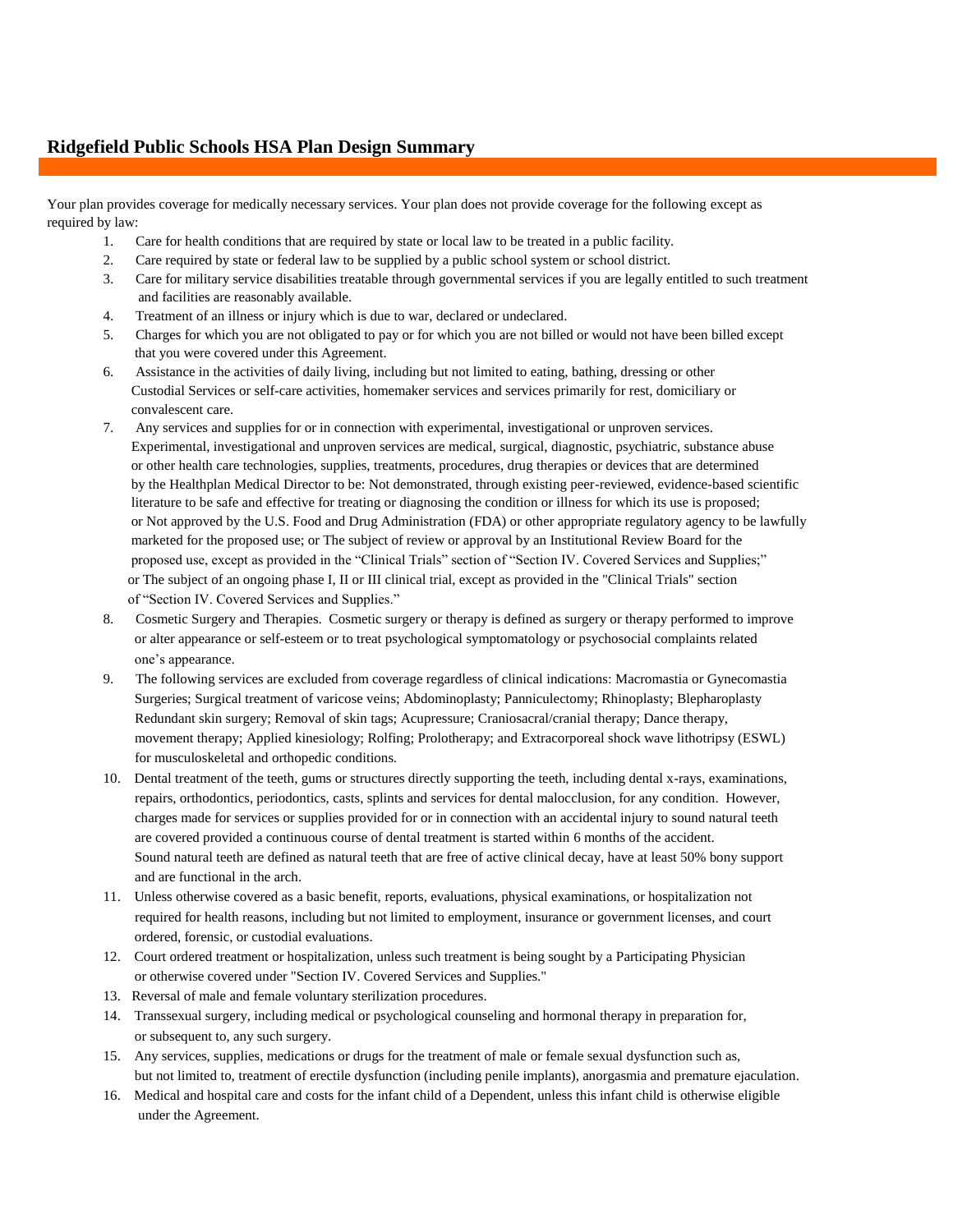- 17. Non-medical counseling or ancillary services, including, but not limited to Custodial Services, education, training, vocational rehabilitation, behavioral training, biofeedback, neurofeedback, hypnosis, sleep therapy, employment counseling, back school, return-to-work services, work hardening programs, driving safety, and services, training, educational therapy or other non-medical ancillary services for learning disabilities, developmental delays, autism or mental retardation.
- 18. Therapy or treatment intended primarily to improve or maintain general physical condition or for the purpose of enhancing job, school, athletic or recreational performance, including, but not limited to routine, long-term or maintenance care which is provided after the resolution of the acute medical problem and when significant therapeutic improvement is not expected.
- 19. Consumable medical supplies other than ostomy supplies and urinary catheters. Excluded supplies include, but are not limited to bandages and other disposable medical supplies, skin preparations and test strips, except as specified in the "Inpatient Hospital Services," "Outpatient Facility Services," "Home Health Services" or "Breast Reconstruction and Breast Prostheses" sections of Section IV. Covered Services and Supplies.
- 20. Private hospital rooms and/or private duty nursing except as provided in the Home Health Services section of "Section IV. Covered Services and Supplies".
- 21. Personal or comfort items such as personal care kits provided on admission to a hospital, television, telephone, newborn infant photographs, complimentary meals, birth announcements, and other articles which are not for the specific treatment of illness or injury.
- 22. Artificial aids, including but not limited to corrective orthopedic shoes, arch supports, elastic stockings, garter belts, corsets and dentures.
- 23. Aids or devices that assist with non-verbal communications, including, but not limited to communication boards, pre-recorded speech devices, laptop computers, desktop computers, Personal Digital Assistants (PDAs) Braille typewriters, visual alert systems for the deaf and memory books.
- 24. Eyeglass lenses and frames and contact lenses (except for the first pair of contact lenses for treatment of keratoconus or postcataract surgery).
- 25. Routine refraction, eye exercises and surgical treatment for the correction of a refractive error, including radial keratotomy.
- 26. All non-injectable prescription drugs, injectable prescription drugs that do not require physician supervision and are typically considered self-administered drugs, non-prescription drugs, and investigational and experimental drugs, except as provided in "Section IV. Covered Services and Supplies."
- 27. Routine foot care, including the paring and removing of corns and calluses or trimming of nails. However, services associated with foot care for diabetes and peripheral vascular disease are covered when Medically Necessary.
- 28. Membership costs or fees associated with health clubs, weight loss programs and smoking cessation programs.
- 29. Genetic screening or pre-implantation genetic screening. General population-based genetic screening is a testing method performed in the absence of any symptoms or any significant, proven risk factors for genetically-linked inheritable disease.
- 30. Dental implants for any condition.
- 31. Fees associated with the collection or donation of blood or blood products, except for autologous donation in anticipation of scheduled services where in the Healthplan Medical Director's opinion the likelihood of excess blood loss is such that transfusion is an expected adjunct to surgery.
- 32. Blood administration for the purpose of general improvement in physical condition.
- 33 Cost of biologicals that are immunizations or medications for the purpose of travel, or to protect against occupational hazards and risks.
- 34. Cosmetics, dietary supplements and health and beauty aids.
- 35. All nutritional supplements and formulae are excluded, except for infant formula needed for the treatment of inborn errors of metabolism.
- 36. Expenses incurred for medical treatment by a person age 65 or older, who is covered under this Agreement as a retiree, or his Dependents, when payment is denied by the Medicare plan because treatment was not received from a Participating Provider of the Medicare plan.
- 37. Expenses incurred for medical treatment when payment is denied by the Primary Plan because treatment was not received from a Participating Provider of the Primary Plan.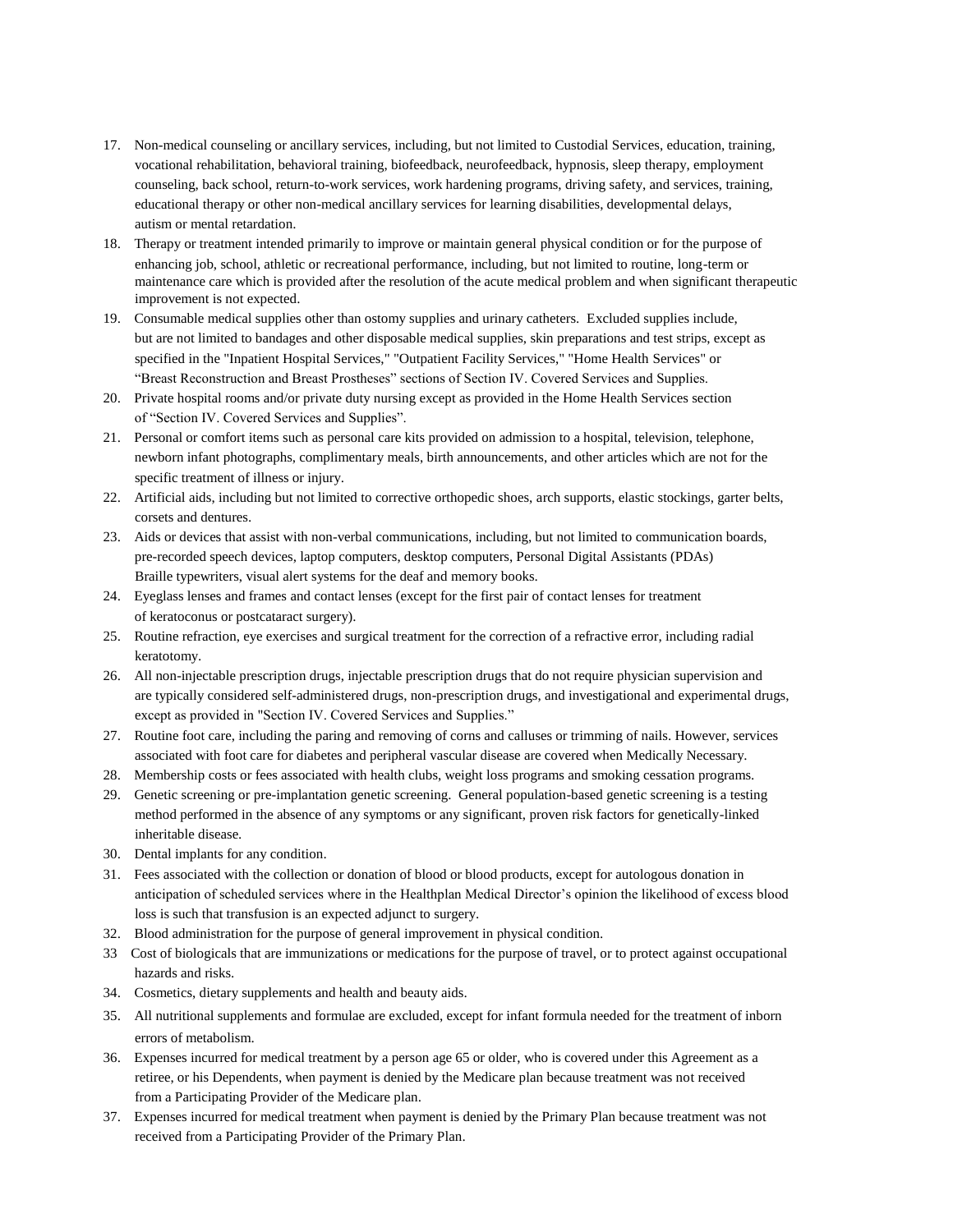- 38. Services for or in connection with an injury or illness arising out of, or in the course of, any employment for wage or profit
- 39. Telephone, e-mail & Internet consultations and telemedicine.
- 40 Massage Therapy

**This Benefit Summary highlights some of the benefits available under your plan. A complete description regarding the terms of coverage, exclusions and limitations, including legislated benefits, will be provided in your Group Service Agreement or Certificate.**